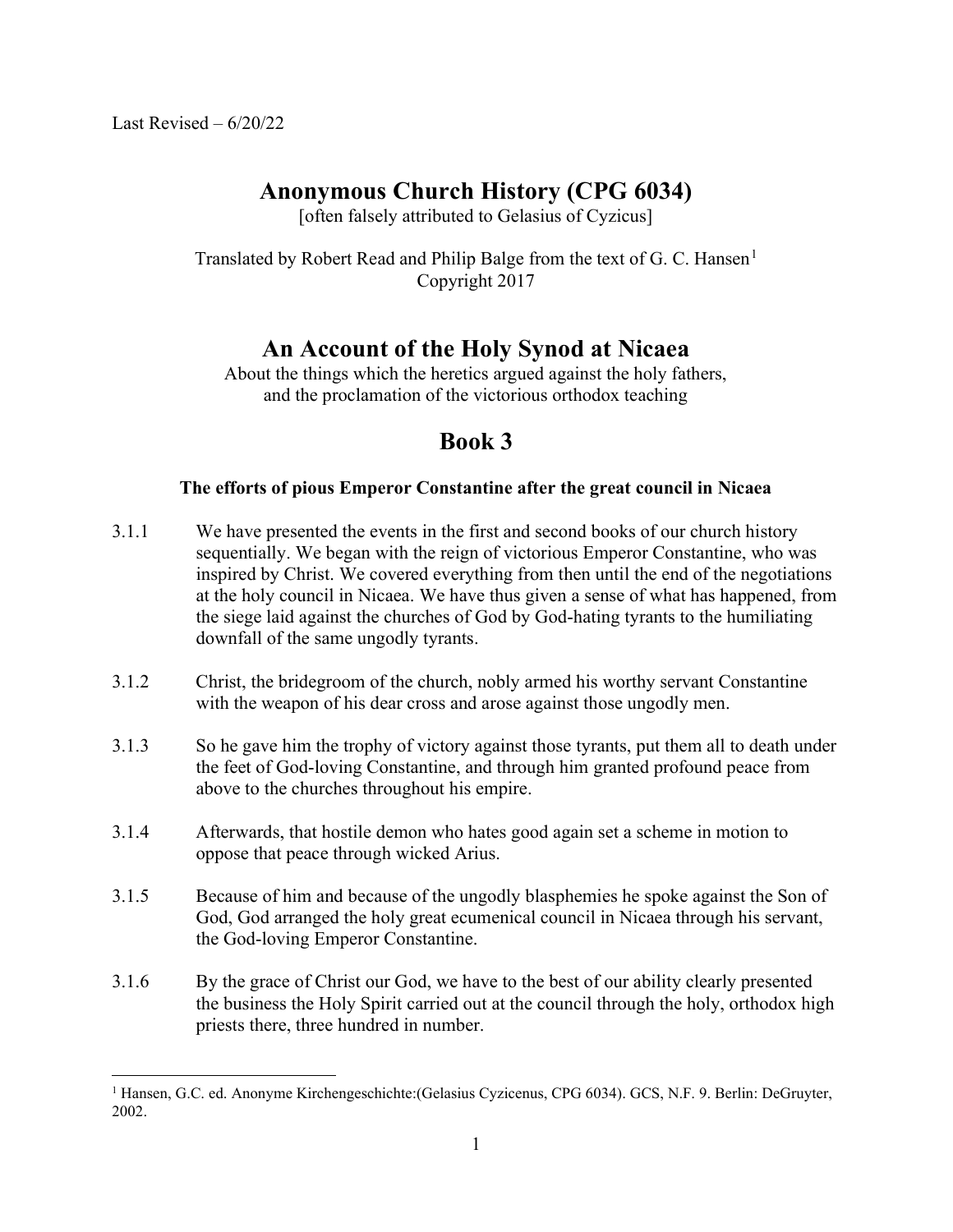- 3.1.7 So I will proceed from here with an account of the emperor's piety and how he was constantly concerned for the churches of God.
- 3.2.1 His burning zeal for Christianity was so immensely strong as to lead all outsiders to true knowledge of the living God. For he wrote to all the peoples subject to Roman authority, and he encouraged them, first, with an exhortation to be released from the earlier deception, then with an appeal that they turn themselves over to the teaching of God our Savior and all return to the truth. He acted more like an apostle than an emperor.
- 3.2.2 He urged the bishops in each city to build churches not only by enjoining them with letters but also by eagerly giving money and defraying the expenses of building. His letter explains this as follows:<sup>2</sup>
- 3.3.1 "Victor Constantinus Maximus Augustus, to Eusebius. Up to the present day, impious plans and tyranny are pursuing the servants of our God and Savior. I believe and am thoroughly convinced, dear brother, that the holy buildings of all the churches have either completely crumbled from neglect or have received less than proper care due to fear of impending danger.
- 3.3.2 But now freedom has been restored, and that dragon has been driven out from government of the state by the wise God's providence through our service. I believe that God has made his power obvious to everyone and that those who previously had embraced fear, unbelief, or any other sin but have come to know him who truly is God will come to the true and right faith and way of living.
- 3.3.3 Therefore if any churches are under your authority, or if you know other bishops, priests, and deacons in authority in each place, remind them to zealously undertake the work of building the churches. Let them repair or enlarge existing buildings, and let them build new ones wherever necessary.
- 3.3.4 You should request from the governors and the prefect's office whatever supplies you and the others need. They have received orders to do whatever your holiness commands with utmost zeal. May God preserve you, dear brother."
- 3.3.5 The emperor sent these instructions for building churches to Eusebius Pamphili and to the bishops in authority in each province.
- 3.3.6 Moreover, one can easily ascertain his written instructions to Eusebius of Palestine for preparing copies of the holy books from the letter itself: $3$
- 3.4.1 "Victor Constantinus Maximus Augustus, to Bishop Eusebius. In the city which bears our name, many people, gathered through God's gracious care, have entrusted

<sup>&</sup>lt;sup>2</sup> The following letter is also preserved in Eusebius, *Vita Const.* 2.46; Socrates 1.9.46-49; Theodoret 1.15.1-2.

<sup>&</sup>lt;sup>3</sup> The following letter is also preserved in Eusebius, Vita Const. 4.36; Socrates 1.9.50-55; Theodoret 1.16.1-4.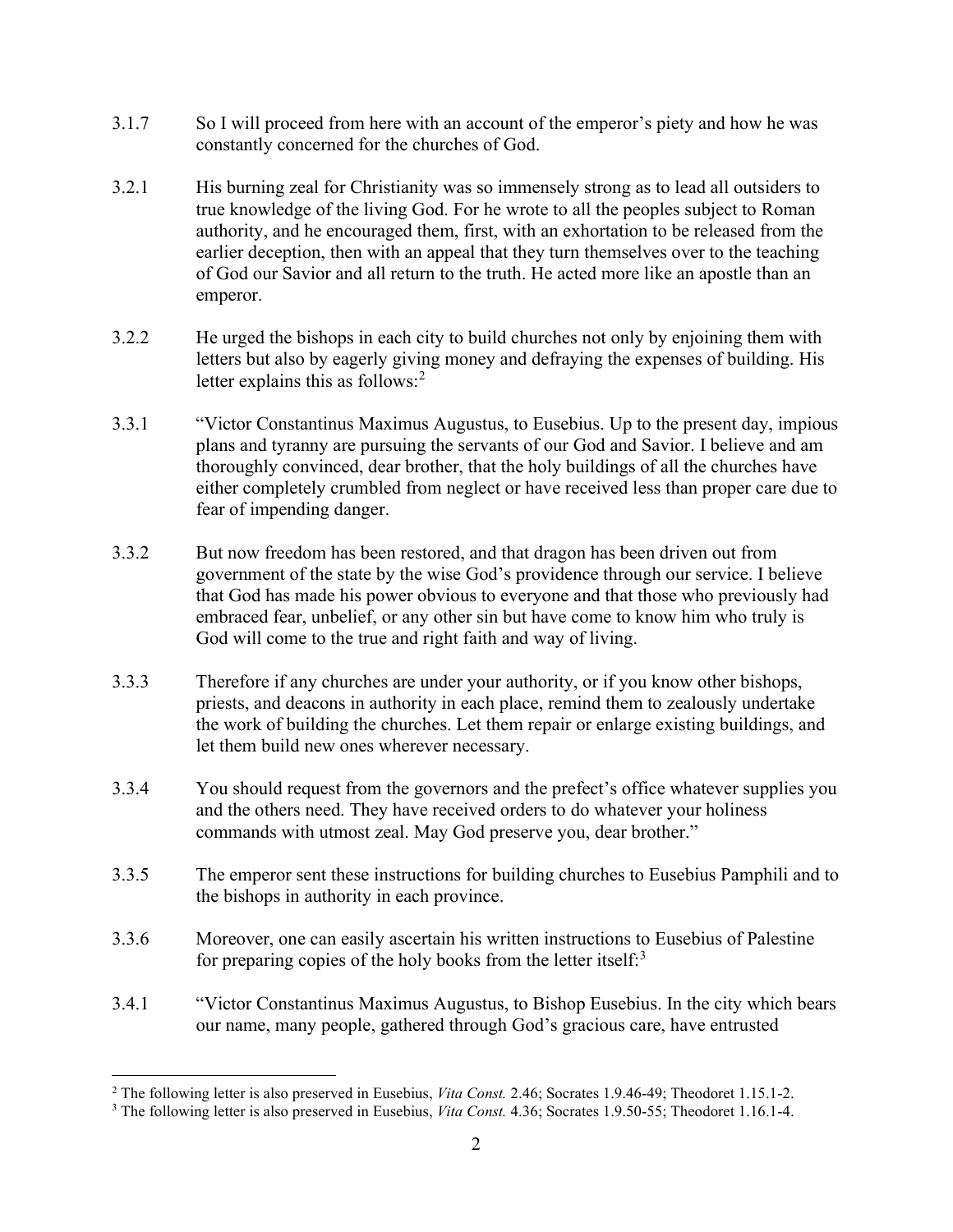themselves to the holy church so that everything there grows rapidly. We thought it quite appropriate to build more churches there.

- 3.4.2 Therefore joyfully undertake the course of action we have chosen. It seemed proper to us to instruct your prudence to order fifty copies of the Holy Scriptures on fine parchment, easy to read and of portable size. They should be copied by skilled calligraphers well-versed in their craft. You know that they must be prepared and used for reading in the church.
- 3.4.3 Our clemency has sent a letter to the accountant of the diocese, instructing him to take care to supply everything necessary for the job.
- 3.4.4 Diligently see to it that the manuscripts are completed as quickly as possible. With this letter we authorize you to use two public carriages to transport them.
- 3.4.5 Thus the fair manuscripts may easily be brought for us to inspect them, once one of your church's deacons has completed this task. When he comes to us, we will make our kindness evident to him. May God preserve you, dear brother."
- 3.4.6 This is enough to indicate, rather, to clearly prove how the praiseworthy emperor directed all his zeal toward religious matters, as we have said above.
- 3.4.7 To what has been said I will nevertheless add his successful efforts in connection with the tomb of the Savior. When he learned that fanatics obsessed with the worship of idols had heaped up dirt over the Lord's tomb, eager to destroy any memory of his saving work for mankind, and had built above it a temple to the licentious goddess Aphrodite, the faithful emperor gave the command to tear down that foul structure as soon as possible, to carry away the soil which accursed sacrifices had defiled, to dispose of it somewhere far from the city, and then to build a large and beautiful temple for our God and Savior.
- 3.4.8 This is all made quite clear in the God-loving emperor's letter to the head of that church (I mean the one in Jerusalem), Macarius, whom we have already mentioned as a participant in the great council at Nicaea and who joined the others in extinguishing the flame of Arian blasphemy:<sup>4</sup>
- 3.5.1 "Victor Constantinus Maximus Augustus, to Bishop Macarius of Jerusalem. The grace of our Savior, it seems to me, is so great that no words are adequate for the present wonder. The fact that the monument of his holy tomb was able to remain hidden beneath the earth from long ago through so many years truly surpasses every other object of admiration. Now the grace of God our Savior has done away with the tyranny of the common enemy of us all and Christ, the absolute monarch, has granted freedom to the servants of that tyranny and brought knowledge of that holy place to light.

<sup>&</sup>lt;sup>4</sup> The following letter is preserved in Eusebius, Vita Const. 3.30; Socrates 1.9.56-63; Theodoret 1.17.1-8.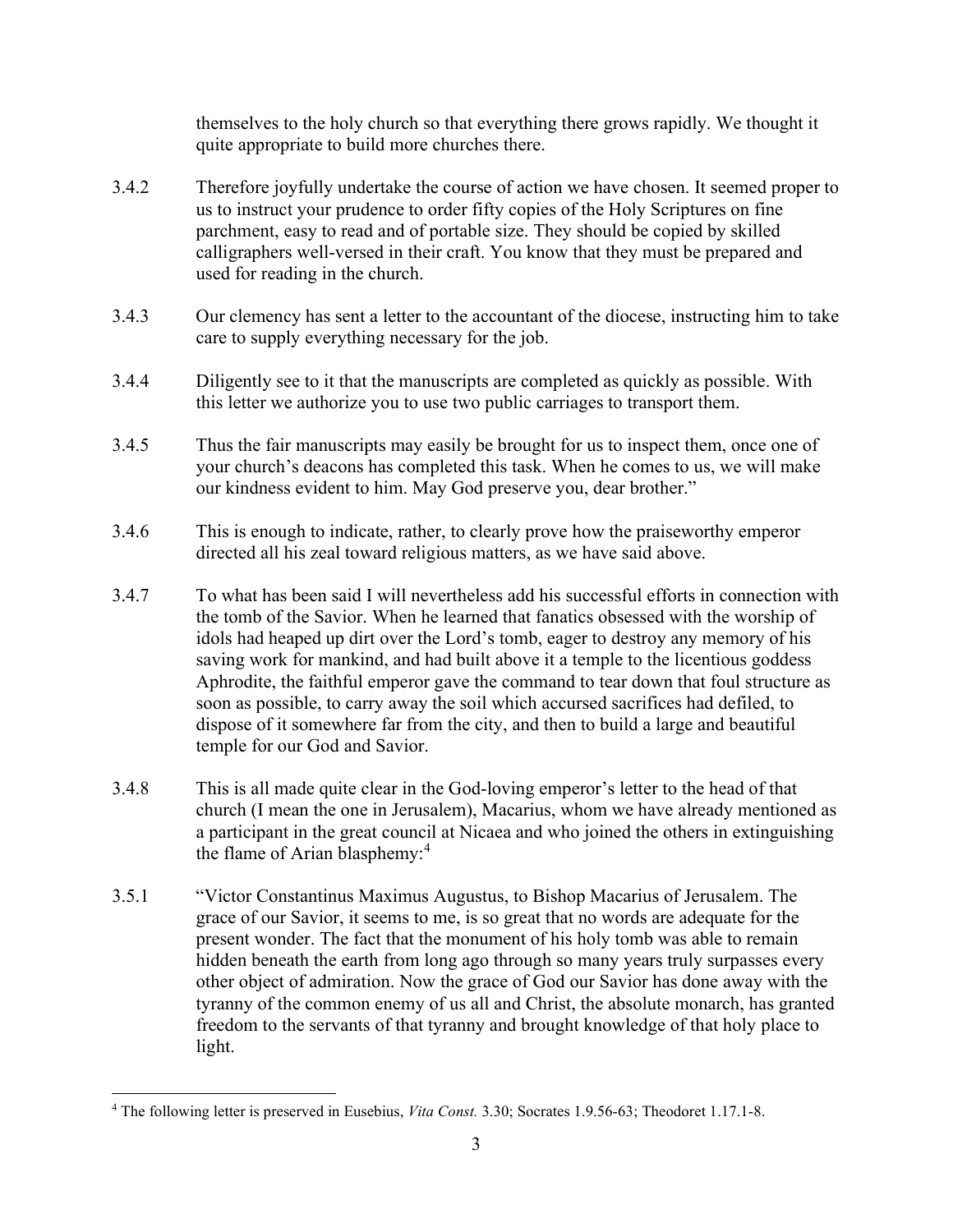- 3.5.2 If all the wise men throughout the whole world gathered in one place and tried to adequately express it, they could not attain to even its least part. This miracle surpasses human reason's entire natural capacity for faith as much as heavenly things prove mightier than human things.
- 3.5.3 Therefore my one and only aim is that just as faith in the truth daily displays itself through fresh miracles, so the minds of us all may become more earnestly devoted to the holy law, with self-control and like-minded eagerness.
- 3.5.4 Because I believe that this goal of mine is generally known, I above all want to assure you that my chief concern is to adorn with beautiful edifices that sacred place, from which, at God's command, I gave the order to remove the disgraceful deceit of idolatry hanging over it like a burden. Though it was holy from of old by God's determination, God rendered it even more holy when he brought proof of the Savior's suffering to light.
- 3.5.5 It befits your prudence, therefore, to make arrangements and all necessary preparations not only so that the basilica of the holy place should transcend those everywhere else, but also that the rest of this bright building should win out over all the most beautiful buildings in every city.
- 3.5.6 Know that we have appointed our friend Dracilianus (who performs the duties of the illustrious prefects), the governor of the province, to oversee construction and decoration of the walls. He has received orders from my piety to immediately dispatch craftsmen, workers, and every necessity you anticipate for the building, of which your prudence should inform him.
- 3.5.7 When you have inspected the work, quickly write to inform us what sort of columns or marblework you would consider most excellent and suitable so that when we learn from your letter how much and what sorts of materials are necessary, we may have them conveyed from all quarters of the world to that brilliant house. For it is proper that the most wonderful place in the world be adorned according to its dignity.
- 3.5.8 I wish to learn from you whether you think that the vaulted roof of that building's basilica should be coffered or adorned through some other style of ornate workmanship. If it ought to be coffered, it could be embellished with gold. Furthermore, concerning these things your holiness should inform the aforementioned officials as soon as possible what workers, craftsmen, and expenses are needed. Be sure to promptly report to me not only concerning the marblework and columns but also whether you consider the coffered ceiling the more beautiful style. May God preserve you, dear brother."
- 3.6.1 The emperor's own mother was the one who delivered this letter—she who of all the pious is honored as mother of a noble son, who bore this great light to the world and nourished him in piety from childhood. She herself, no less than the father of the child, her husband Constantius, educated him in God's laws of piety towards Christ.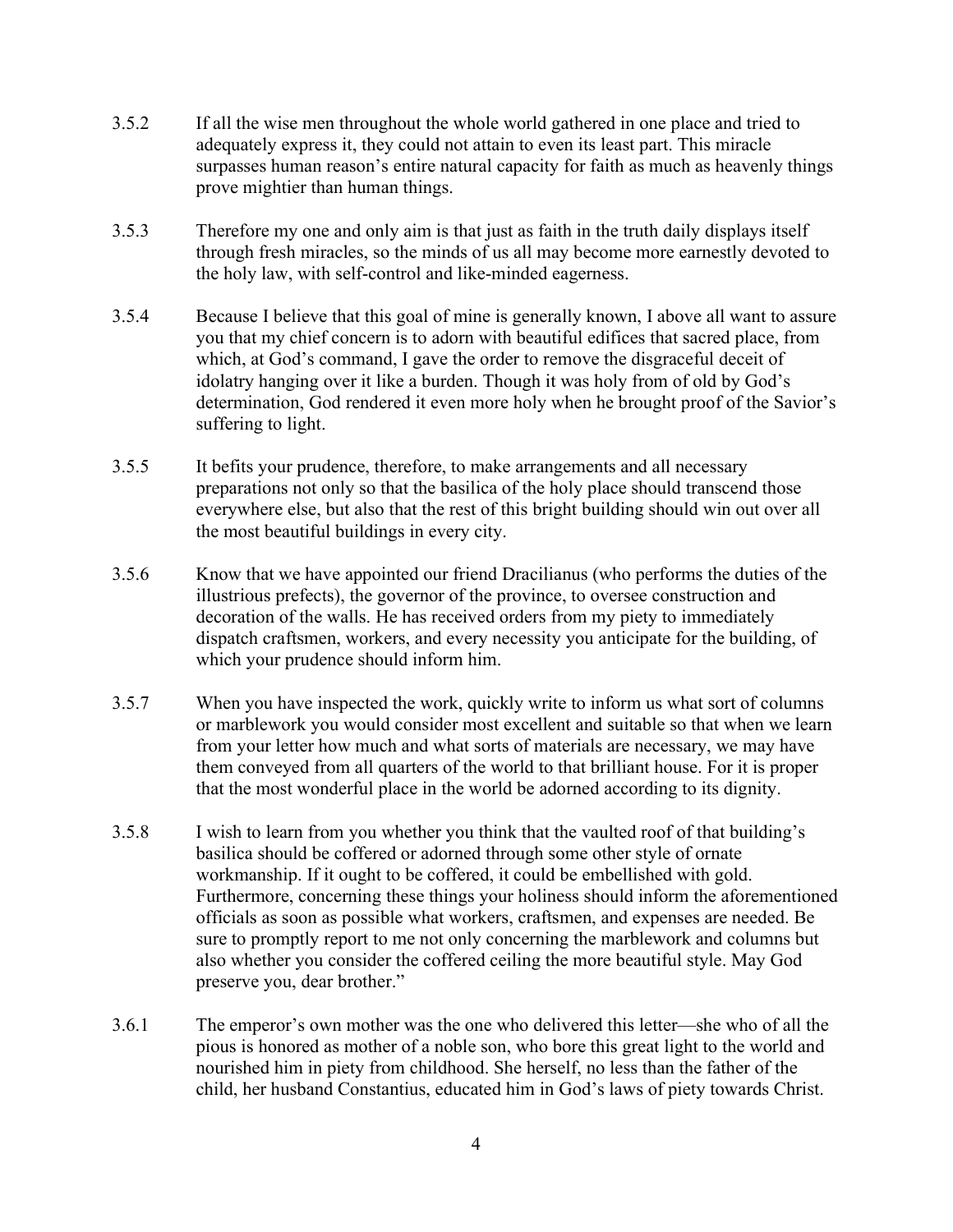- 3.6.2 She undertook the journey without consideration for her old age (it was not long before her death that she set out, for she reached the end of this life at the age of eighty).
- 3.7.1 She had a burning desire in her heart to visit the holy sites and to search for the Savior's tomb and the precious wood of the cross of Christ, so she went to Jerusalem.
- 3.7.2 When she saw the place where he had suffered for universal salvation, she immediately had that foul temple razed to the ground and that cursed soil scattered somewhere far away. When the place which had been hidden had become visible, they saw three buried crosses next to the Lord's tomb.
- 3.7.3 They all indisputably believed that one of these was the cross of our Lord and Savior while the others were the crosses of the thieves crucified next to him, but they did not know which one had come close to the Lord's holy body and caught the stream of his precious blood.
- 3.7.4 But wise and truly godly Macarius, the head of that church, resolved the uncertainty like so: He recognized the power of the saving cross by observing as the trees were brought before a notable woman of the city who had long been afflicted with disease and was drawing near to death.
- 3.7.5 While God-loving Helen and a crowd of many people were with him, he knelt in front of the sick woman's bed and addressed the following prayer to God, crying out in a loud voice: "Lord God Almighty, you worked salvation for the human race through your only-begotten Son Jesus Christ on the tree of the cross. Now in the last times you inspired your servant, together with her son, also your servant, to seek the blessed tree on which Christ, the Savior of all people, especially believers, was crucified in the flesh. So show us, Lord, which of these three trees is the cross of Christ. Through its contact with this sick and half-dead woman, brought about by us, may it become the guide to health and resurrection for her."
- 3.7.6 When he had finished praying, he brought the first tree and made it touch the sick woman, but it did not help her at all. Then he brought the second also, but it too proved ineffective. But when he reached for the third, the tree's shadow immediately approached the sick woman, and a great miracle happened. The half-dead woman suddenly opened her eyes, then, after the Lord's precious cross had touched her, she jumped up, stood on her feet, and praised God. Having become so much healthier, she walked around the whole house rejoicing and loudly proclaimed the power of the divine cross with the whole household.
- 3.7.7 Thus the pious empress, the mother of the praiseworthy God-loving Emperor Constantine, simply paid attention and was persuaded concerning the Savior's tomb and the precious cross of Christ. So she immediately built a house of prayer in that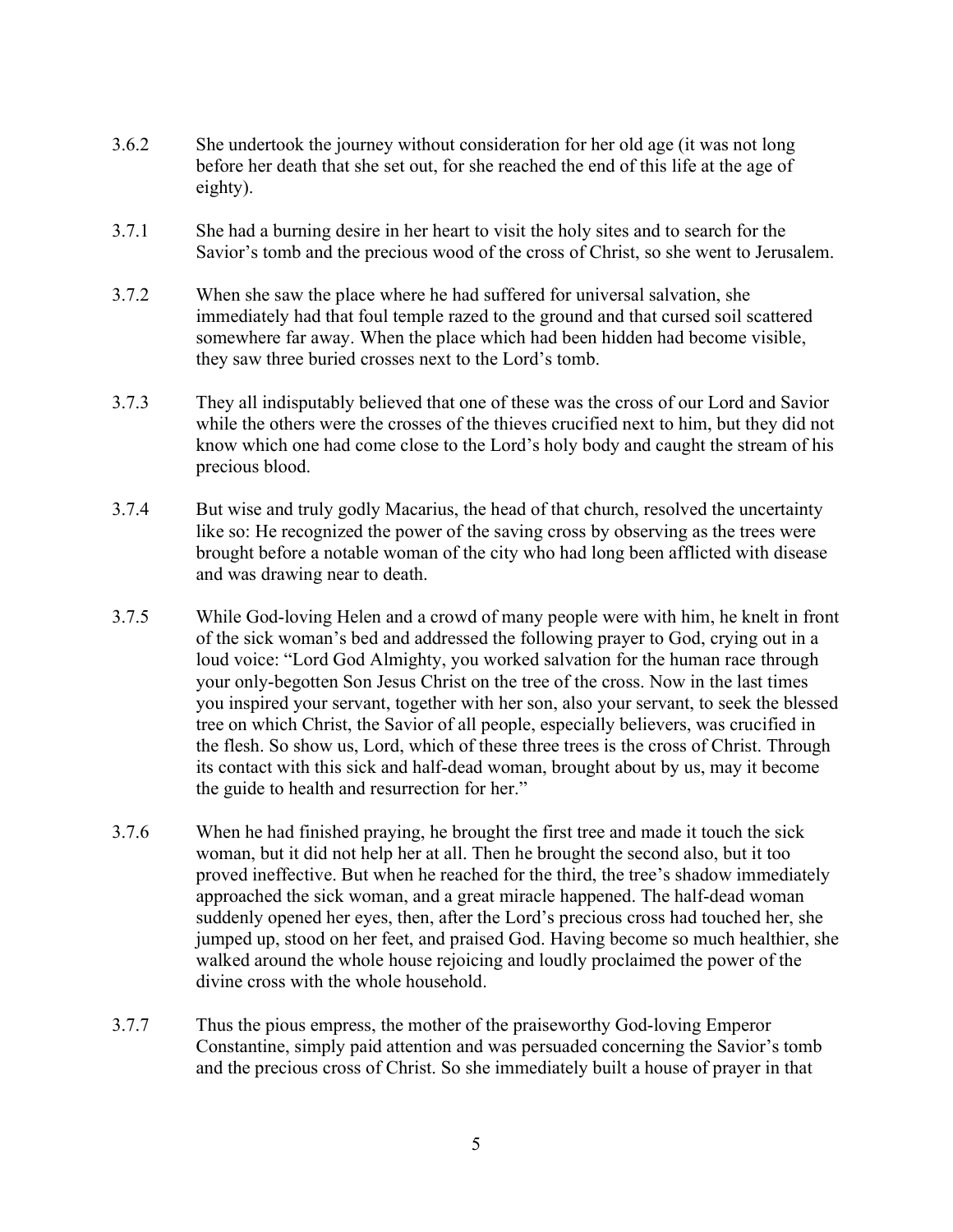place, as her pious son Constantine had commanded, and called it Martyrium. She advanced further and further in the faith.

- 3.7.8 Therefore, having finally obtained the object of her desire, she also gave herself over to the search for the nails with which the Lord's body had been nailed to the tree of the cross. When she had found them, she added some to the emperor's helmet, showing respect for her son's head, to deflect the enemies' arrows. She brought the helmet to her son as a divine gift. She had the remaining nails forged into a bit for the emperor's horse, bringing about safety for the emperor and fulfilling the ancient prophecy in which the prophet Zechariah long ago shouted, "What is upon the bit will be holy to the Lord Almighty" [Zechariah 14:20].
- 3.7.9 She apportioned one part of the Savior's cross to the imperial palace and gave the rest to the bishop of that city, godly Macarius, whom we mentioned above, in a silver container which she had made. She exhorted him to guard the reminders of salvation for future generations.
- 3.7.10 After she along with Macarius, the head of that church, had gathered craftsmen of every kind from everywhere, as the emperor, her son Constantine, had commanded, she wonderfully built those spacious, magnificent temples. I consider it quite superfluous to describe their beauty and size in this book, seeing as practically all who love Christ, from everywhere under heaven, come together there to see the extravagance of the buildings.
- 3.7.11 That praiseworthy admirable empress, the mother of the faithful emperor, did another deed worth remembering. She gathered all those who had devoted their lives to virginity, seated them on many couches, and herself did the work of a maidservant: serving them, setting meals before them, giving them cups and pouring wine for them, and carrying the ewer to the basin and pouring water on their hands.
- 3.7.12 Having done these and similar things, she gladly returned to her son, and not long afterwards she departed to the immortal life, fully content, after enjoining her son at length about pious living and crowning him with parting blessings. Even after her death, therefore, she obtained the honor she deserved as one who had so carefully and vigorously served the God of all.
- 3.7.13 She was survived by her daughter Constantia, who was the wife of wicked Licinius.
- 3.7.14 I have included in this historical account these few things about blessed, pious, godly Helen of her many great virtuous deeds for God our Savior.
- 3.8.1 But I want to turn my attention again to the godly zeal of her son, the Christ-bearing Emperor Constantine. His zeal for the saving cross of Christ so much surpassed that of his father and mother that he concealed the token of the saving cross on which the Lord Christ suffered according to the flesh, which his mother had brought to him, in a statue of himself on the great porphyry column in the so-called market, that is, the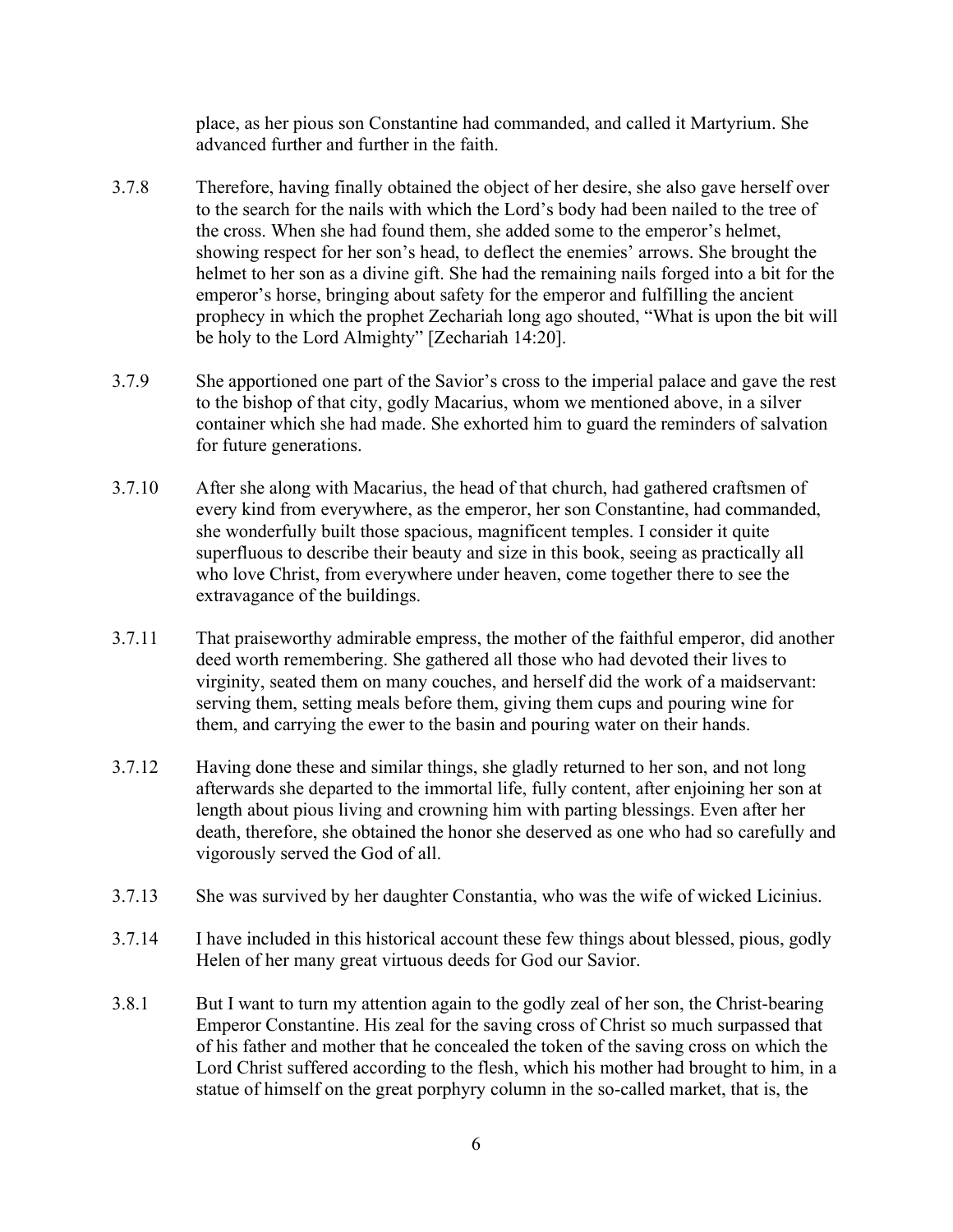Forum of Constantine. He did this because he believed that the city which bore his name would always be kept safe if that token should be preserved in it.

- 3.9.1 So the God-loving emperor clung to God with great piety and faith, and he caused many other foreign tribes to come to peace with him. God had long ago subjected to him many of these tribes, which had formerly been in conflict with the Romans. To the degree that he reverently humbled himself before God, and in fact much more than this, God made him prosper in everything.
- 3.9.2 At that time, many advantageous circumstances arose for the proclamation of the apostolic message. Even though Matthew had preached to the Parthians, Bartholomew to the Ethiopians, and Thomas to the Indians of great India, the message about Christ was not yet well-known to the Indians far from Parthia and certain peoples neighboring them.
- 3.9.3 It so happens that after the fashion of Metrodorus, a philosopher who had traveled to nearly every people for research purposes, a certain Tyrian man named Meropius, a philosopher of some repute, undertook the same research as Metrodorus. Meropius brought along two boys who had been thoroughly instructed in every area of booklearning and who were zealously eager for every subject of research. They themselves had encouraged the philosopher Meropius to take them with him. Their names were Frumentius and Edesius.
- 3.9.4 It was the custom and law of the foreigners who lived there, when we Romans did not abide by the peace treaties enacted with them, to kill those of us found among them. It happened then that for a short time the treaties between the two parties were dissolved while Meropius was visiting inner India with Frumentius and Edesius.
- 3.9.5 Because they were constrained by a lack of provisions, especially water, they put out to sea and came back to shore at various places throughout those inner Indians' territory. They were unable to make progress because they were hindered by opposing winds. Indeed, on some days they escaped notice and procured the needs of their bodies from the land itself.
- 3.9.6 One day, while the boys were reading under a tree, the foreigners came and slaughtered Meropius along with all the others except the aforementioned boys Frumentius and Edesius, whom they knew. They took pity on them because they were children, spared them, and brought them to their king as a gift. The king immediately perceived that Frumentius was clever and appointed him administrator over his household finances, and he had Edesius pour wine for him.
- 3.9.7 They were in this situation and were advancing day by day when the king died, leaving his son, still an infant, as the successor of his kingdom, with the approval of the great king of the Indians.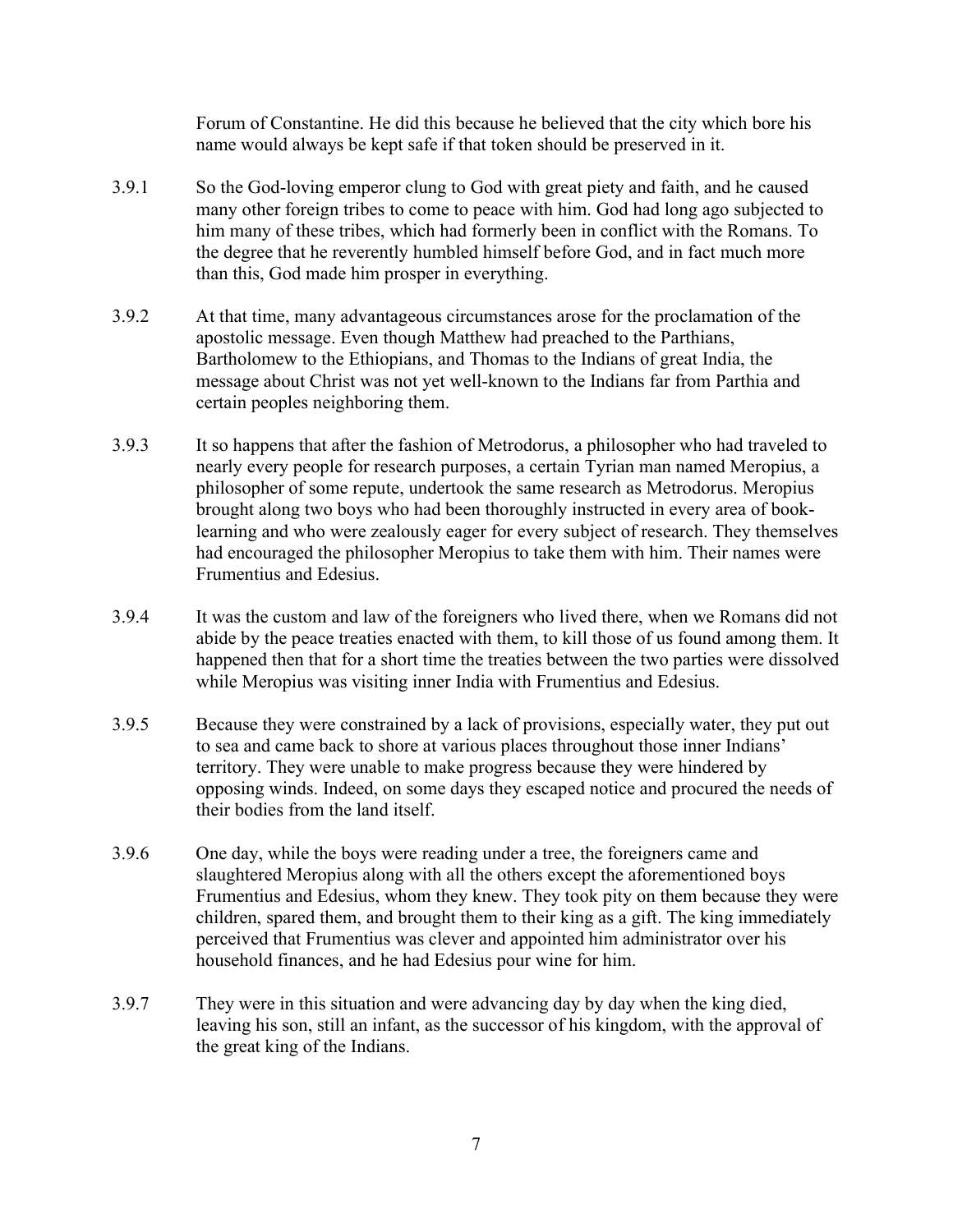- 3.9.8 Therefore Frumentius and his companion became stewards of the child and of his whole kingdom, for his mother appointed them to have authority over everything because of their sincere character and life experience. In addition to their natural disposition, they were knowledgeable especially due to their education and their life abroad, by which young people in particular attain the firmness typical of older people.
- 3.9.9 Since they were pious, distinguishing themselves by their faith in God and surpassing others in every kind of benevolence, they traversed land and sea in fulfillment of their obligations for the child's kingdom. They directed the neighboring people to bring to them any Romans living there, for they had in mind to spread the knowledge of God to the Indians through them.
- 3.9.10 The time was opportune. After they had found some Romans, they persuaded them to make places of prayer of the Roman style and to construct church buildings in which those who received the knowledge of God could gather, although they could not build altars because they did not have the authority of the priesthood.
- 3.9.11 Frumentius in particular brought about occasion for the Indians on the other side to receive the knowledge of God by generously approaching them with kindness, friendliness, and exhortations.
- 3.9.12 When the king's son, over whose kingdom they were acting as stewards, reached manhood and attained full maturity, they asked him for permission to return to their own country. But when the king and his mother, with much pleading, begged them and clung to them, refusing to let them leave, Frumentius said that the matter distressed them greatly. Thus they compelled the king and his mother to release them. They agreed with great sadness, for they did not want to contradict Frumentius, seeing as he was a gentleman.
- 3.9.13 They handed over to the boy and his mother all the affairs of the kingdom which had been entrusted to them and departed India with great dignity, beginning their journey to their homeland.
- 3.9.14 Edesius at that time went to Tyre, but Frumentius went to Alexandria. He thought it necessary not to neglect the divine work which was occurring among the foreigners. Frumentius appeared before the bishop of the church of Alexandria, Athanasius (who at that time was at the helm of the high priesthood there), described to him everything that had happened, and suggested that he send a bishop to them.
- 3.9.15 Thereupon the great Athanasius, wisely and intelligently attending to the report, said to Frumentius, "What other man shall we find in whom the Spirit of God dwells besides you, brother, who will be able to properly direct these actions and best guide the churches there?" He ordained him bishop and ordered him to travel again to India, dedicate the churches there, and take care of the people there.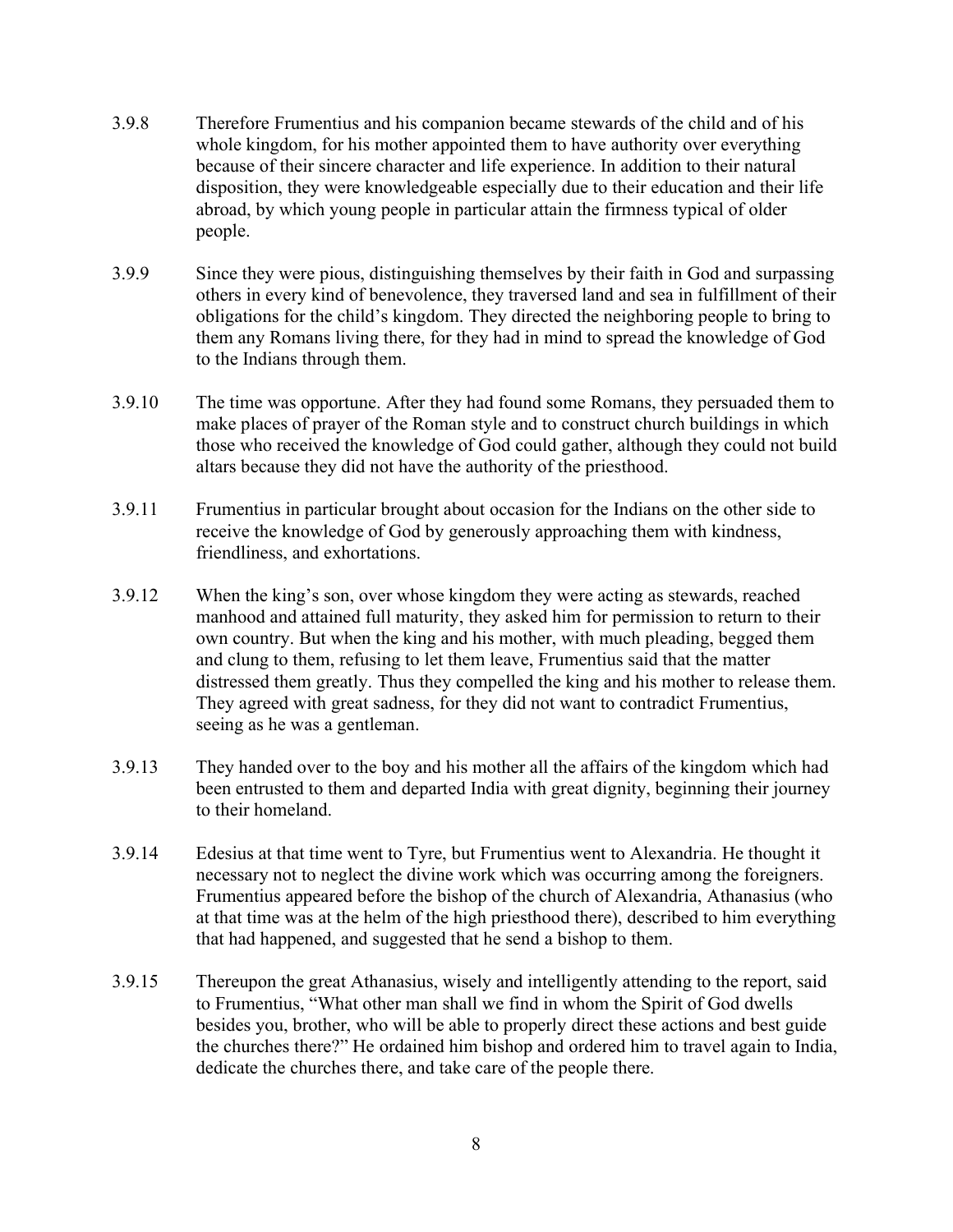- 3.9.16 God gave exceptional grace to the man after his ordination so that he gave forth apostolic splendor. When he came to the aforementioned inner India, affirming the gospel of Christ with signs and miracles, he drew great multitudes of Indians to the true faith of Christ. They genuinely accepted the divine Word proclaimed through him. So the churches and ordinations greatly increased in number among those peoples.
- 3.9.17 Edesius, who remained in Tyre, reported these things to us. He had become a priest of the church there and remained there until the end of his life.
- 3.10.1 At the same time, the Iberians and the Lazi in Pontus also received the word of God, but they had not yet believed in it. A woman who was held captive with them was responsible for this great blessing. She amazed them all by pursuing a preeminent lifestyle through self-control and other good deeds.
- 3.10.2 When they asked about the motivation for her strict asceticism, the holy woman simply said, "It is because of Christ, the Son of God." This response did not bring anyone to reverent faith, though. They only marveled at the woman and took note of many things as they observed her unusual lifestyle.
- 3.10.3 Now it was their custom to go around to all the locals and get help from all parts whenever an infant fell ill. So it happened that a certain woman came to the captive as she went around to everyone.
- 3.10.4 She said to the woman standing at the door with her child, "I myself will not be able to help the child, but I know that Christ, whom I have mentioned to you so often, is able both to raise the dead and to grant healing to the incurable." The boy's mother pleaded with the captive. Moved with compassion for the supplicant, she wrapped the child in her blanket, prayed to God, and gave him back to his mother in good health.
- 3.10.5 News of this event spread to many and reached even the queen, who was bedridden with a very serious illness. She had been ill for some time, and by then the severe sickness which had overtaken her was incurable. So she resolved to send servants to ask the captive to come to her, but with fear and caution she refused to go to the queen because she was aware of the instability which results from worldly fame.
- 3.10.6 Now when the queen learned that she refused to come, the queen ordered that she be carried on her bed to the prisoner. The blessed captive was abashed at the queen's humility and wrapped her in her blanket in the same way. Then she knelt, prayed to God with her customary vow to Christ, and sent the joyous queen home in good health. She was walking on her own feet, a new and strange sight to the locals, and professing the grace of Christ as she had learned from the captive woman. As she went, she clearly proclaimed, "Glory be to you, O Christ, Lord of this captive. Grace and all honor are yours as Savior of us who are found worthy to believe in you."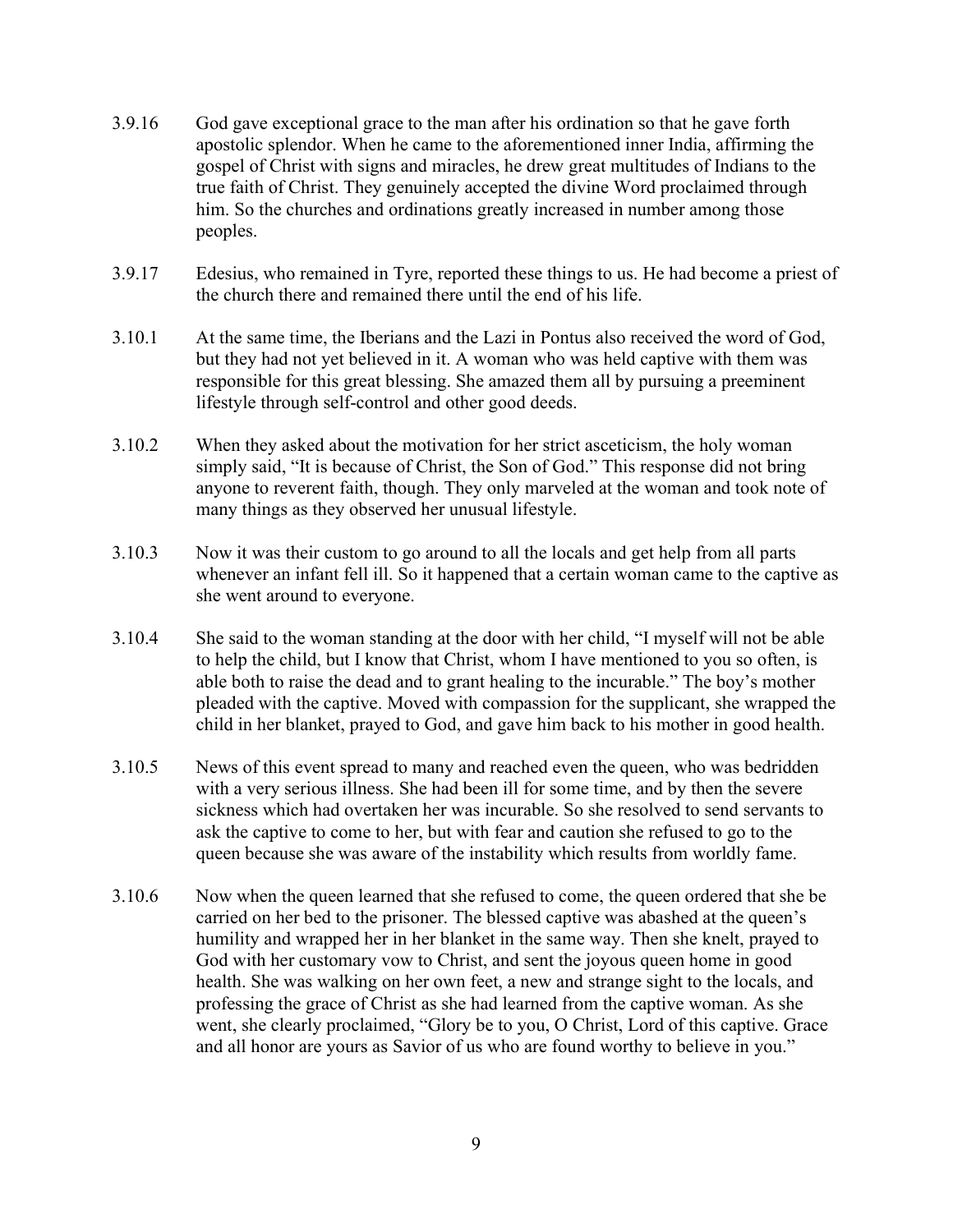- 3.10.7 The queen also reported everything to her husband. This prompted him to reward the captive with money as fitting compensation for the good deed done to his wife.
- 3.10.8 But the queen said to him, "This captive, O king, does not want money, nor does she save up gold. It would be enough of a gift to her that we only believe that Christ is the Son of God Most High. Since her whole life consists of fasting and self-control, treasures of gold and silver are useless to her. I have put this pious woman to the test. I tell you the truth, my king. Now if you meditate on my healing, let us repay the woman in an unusual way by accepting her Christ for worship." PB
- 3.10.9 The king, meanwhile, was more reluctant. Although his wife often urged him, he delayed and refused her request with promises. He would say that he hoped an opportune time would present itself for him in this matter. This happened according to the foreknowledge of God, "who wants all men to be saved and to come to a knowledge of the truth" [1 Timothy 2:4].
- 3.10.10 For it so happened that he was separated from his companions while hunting in a thick, dense forest. In broad daylight, night unexpectedly fell. At midday, deep darkness suddenly spread throughout the whole forest where the king was. Since his companions happened to be scattered here and there to hunt, the king was seized with great fear because he could hardly imagine how to escape this assault.
- 3.10.11 But since all his companions were enduring the same constraint (although eager to come to him, the darkness held each of them fast in whatever place it had overtaken him and did not allow them to move forward towards each other's outcries), the king at that time remembered his wife and the captive who had healed her from an incurable state and cried out, "O Christ, Lord of the captive, help me in my present circumstances so that I may escape the constraint laid upon me, for I have sure proof of your divine power in my wife." As soon as he finished his prayer, the darkness receded, and daylight shone brighter than before over the whole forest where they had been stuck.
- 3.10.12 They came home in perfect health and quickly found that the king was ordering the captive to come to him at once. He promised to no longer worship any other god except Jesus Christ, whom the woman worshipped.
- 3.10.13 Then the captive woman went and became the king's teacher, presenting to him the whole rule of faith. The joyful king was not ashamed to learn the religion from a humble woman. On the contrary, he took pride in her and had her brought to the middle of the crowd, where the king spoke openly about her: "By the grace of Christ, the king of all, my wife escaped death through this woman's prayer." He tried to persuade his subjects, if they wished to be saved, to be of the same mind, commit themselves to the worship of Christ, and despise idols.
- 3.10.14 When he learned from the holy woman that they had to build churches for the worship of Christ, he eagerly began this task at once. Builders had already put up the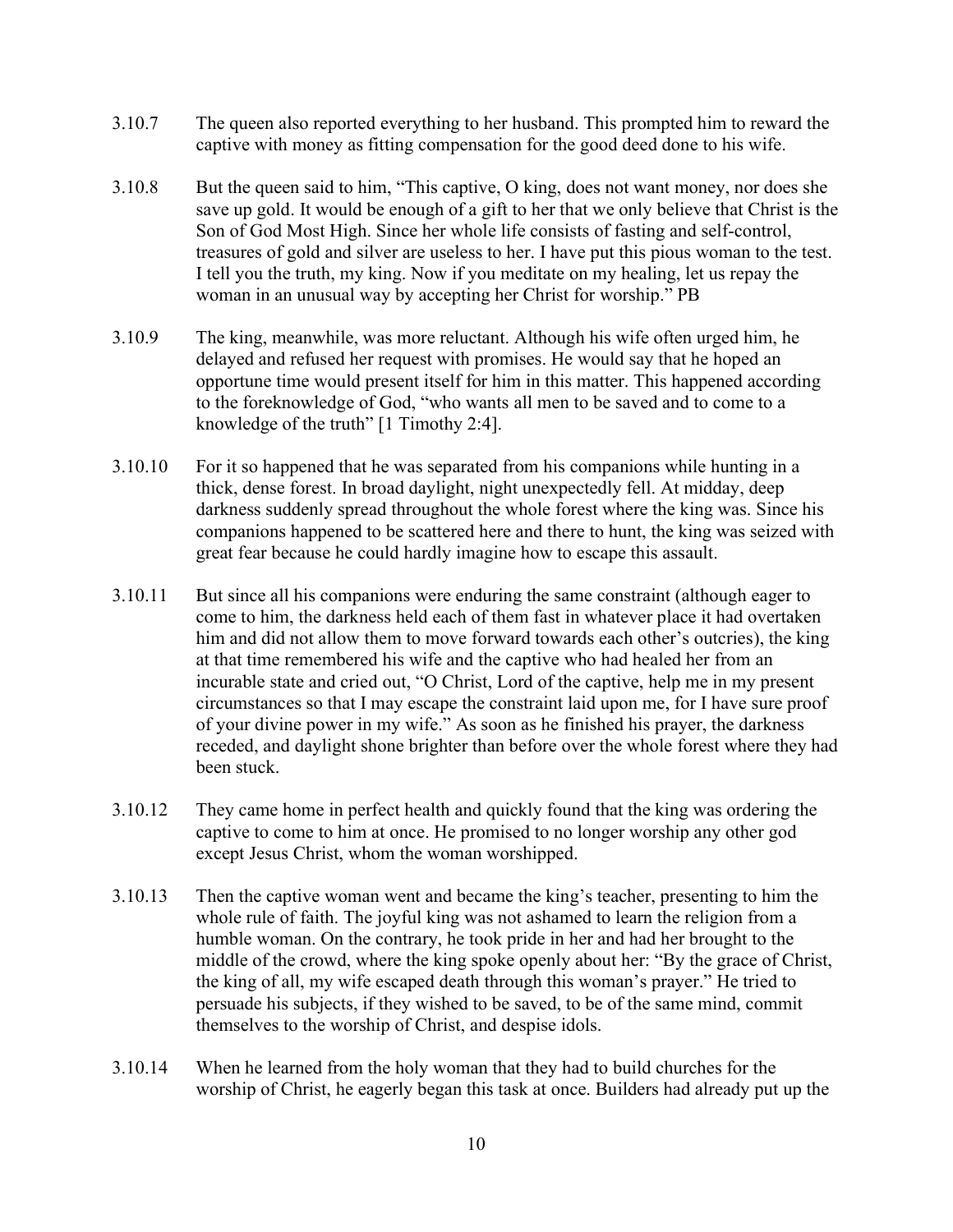walls of the building, but pillars had yet to be set up in the center of the building to separate the men and women who would gather. It was at this point that God wanted to implant in the king and all his subjects a firm conviction concerning the gospel of his Son Jesus Christ, which the captive woman preached. So he caused the third pillar, set up in the middle but still crooked, not to be completely upright like the other two. The craftsmen tried their best, but they only split and shredded their ropes with all their cranes and quickly fled lest they get caught on the ground under the pillar and perish. The pillar was hanging crooked in the air, and none of them could think of any solution, as the craftsmen usually did.

- 3.10.15 The captive heard about this and was terrified that the people would turn back to idols. She came to the place at sunset, knelt before God until morning, and raised up the pillar through her prayer—not standing on its pedestal, but floating upright about one cubit above it. God arranged that the captive would not go home until the people arrived so that they might know her faith in the true God she preached.
- 3.10.16 So they came early in the morning with the king and were utterly amazed when they saw the huge pillar floating upright. Then, with the captive clearly visible to everyone because of what had happened, as she got up from prayer, the pillar was suddenly lowered with the utmost precision, as if craftsmen were fitting it to its pedestal. Much more than any pillar before or after it, this one appeared stable.
- 3.10.17 Thereupon, the rest of the people gathered and together professed the faith of the king, worshipping Christ—such was the exhortation of the captive, as a holy woman. She feared that the simple people, seduced by inherited superstition, they might transfer to her their devotion to Christ, or rather, acquire an opinion of her which would hinder piety.
- 3.10.18 Therefore, she invited them to join in her prayer as she fitted the floating pillar into place, thereby eclipsing their opinion of her and emphasizing that the power of Christ the Savior transcends all who piously worship him in deeds beyond human power.
- 3.10.19 After the completion of the church building, the captive suggested that the king and queen send emissaries to the companion of piety, the God-loving Emperor Constantine, to ask him to send a member of the clergy to consecrate the church. When the ambassadors sent by the king and the Iberian people reached Constantinople, they told Emperor Constantine about the faith in Christ which had become stronger there and asked that he provide them with a bishop to consecrate and direct their churches.
- 3.10.20 The pious, Christ-loving Emperor Constantine received them kindly. Full of joy in the Lord, he granted their request. He charged Alexander, bishop of Constantinople, to appoint a bishop for the Iberians, for he understood that it was God's will to subject foreigners to him.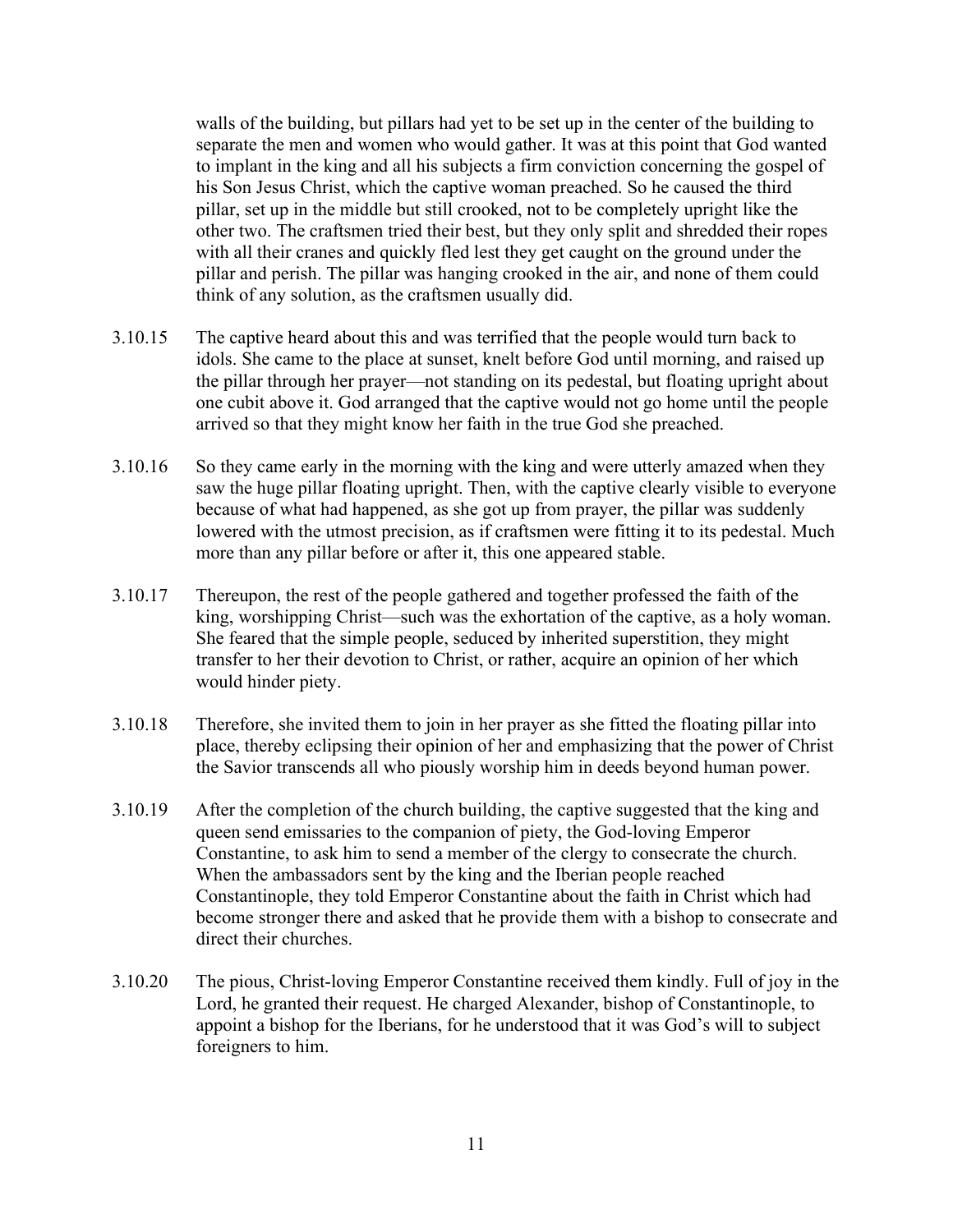- 3.10.21 The trustworthy Baccurius, a reverent and distinguished man from the royal family of the Iberians, taught us of these things. He was a Roman provincial commander who led a campaign in the mountains of Palestine against the barbarous Saracens and skillfully won the victory over them.
- 3.10.22 But let us return to the history at hand. Emperor Constantine, so zealous for Christianity and burning with an apostolic love of Christ, was again building churches city by city, including one near the tree called Mamre, where Abraham entertained the angels, as the Holy Scriptures declare.
- 3.10.23 For when the all-excellent, God-loving Emperor Constantine learned that under that tree there was an altar on which pagan sacrifices were offered, he wrote a letter reproaching Eusebius, the bishop of Caesarea in Palestine, for countenancing such loathsome activity and gave orders to tear down the altar and build a church of the living God near the tree.
- 3.10.24 Moreover, when he learned that the people of Heliopolis in Phoenicia were leading ungodly lives and engaging in shameful conduct, he put an end to their shameful lifestyle with holy law, built a church in the same city, arranged for the ordination of a bishop, and gave orders that along with the bishop a holy clergy should be ordained in the church. Thus he moderated the abuses of the inhabitants of Heliopolis. In addition, he chose Christians who exemplified a holy lifestyle as political officials in the city and all the surrounding area. He threatened the inhabitants with death if they would not renounce their former shameful conduct and their worship of loathsome idols forthwith.
- 3.10.25 He also demolished the temple of Aphrodite in Aphaca, removed the unspeakable abominations, drove out the demoniac prophet in Cilicia, and gave the order to raze the temple in which he lurked to the ground.
- 3.10.26 The faithful Emperor Constantine performed such good deeds all over the world. In this church history I want to offer yet another proof of the God-loving Emperor Constantine's faith in the God of all. So great was his longing and zeal for Christ that, while preparing for an invasion of Persia on behalf of the Christians there, he had a tent of artful fine linen made to act as a church, as Moses had done in the wilderness. He had them carry it along on the way so that in desolate areas he might have a place of prayer where he could send up his prayers to God.
- 3.10.27 At that time, however, he did not execute the campaign against Persia as he had planned because he was concerned about the peace of God's churches. But their king (that of the Persians, I mean), who looked after the pupils of piety under him, learned that they were persecuted by ungodly people there and that their king (namely, Sabor), a slave to error, himself devised all kinds of schemes against them. So he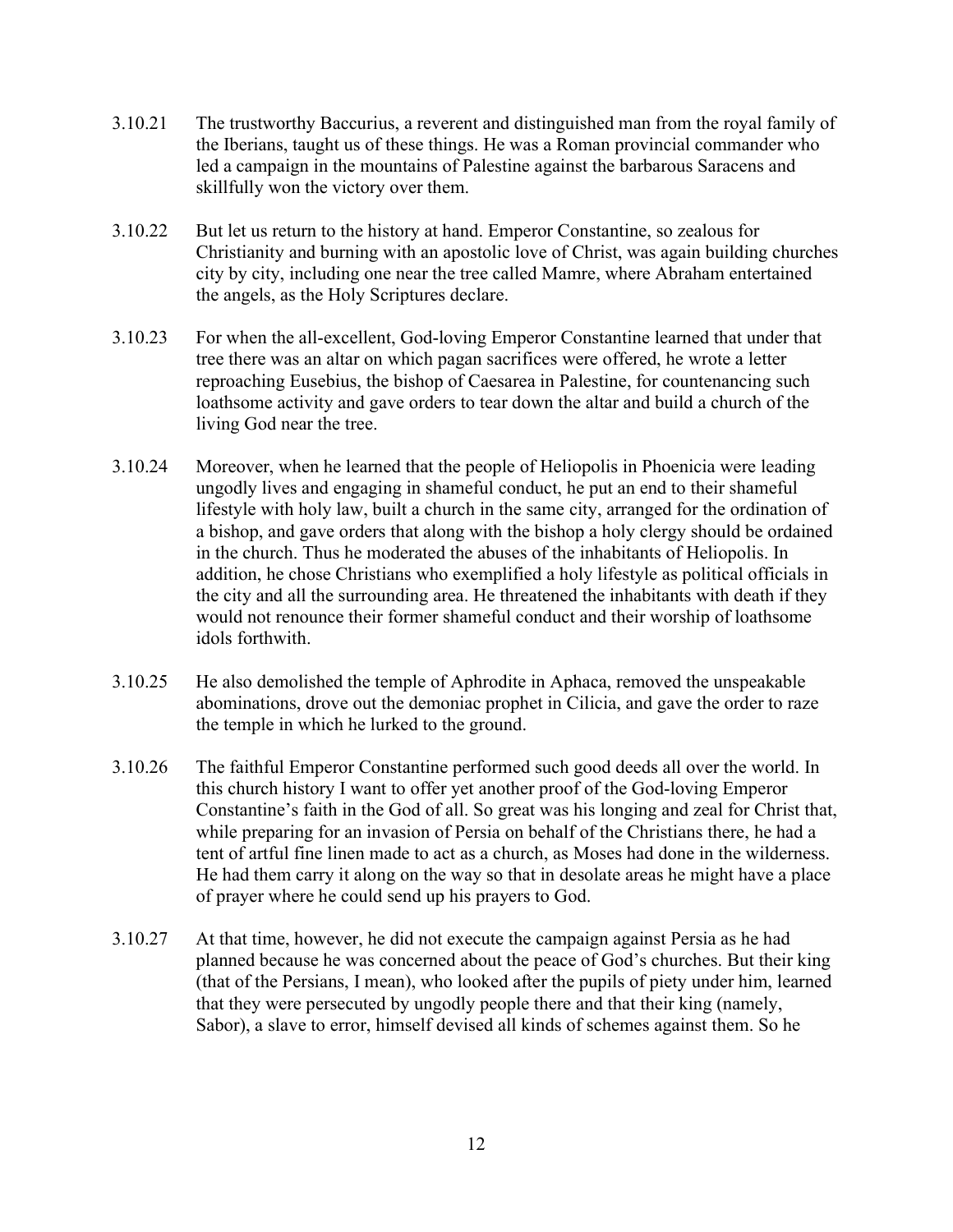wrote to Constantine, calling him to piety and demanding that pious Christians enjoy respect.<sup>5</sup> The letter itself will clearly show the zeal of the Christ-loving emperor:<sup>6</sup>

- 3.11.1 "Keeping the holy faith, I partake of the light of the truth. Guided by the light of the truth, I know the holy faith. Therefore, as the facts confirm, I recognize that the holy religion teaches knowledge of the holy God. I lay claim to this worship. With God's power as my ally, from the remotest ends of the ocean I have gradually awakened the whole world, part by part, with sure hope of salvation. All the peoples who had been enslaved under such mighty tyrants, worn out by calamities day after day and almost extinct, now have legal recourse to the state. As if revived by an effective remedy, they loudly exult and celebrate pompous festivals to God.
- 3.11.2 I worship God; my army, devoted to him, bears his emblem on their shoulders and goes wherever the cause of justice calls. I will soon reap thanks for these actions in brilliant memorials. With an honest and pure mind, I see clearly that God dwells in the highest heavens.
- 3.11.3 I appeal to God on bended knee, avoiding all abominable bloodshed and all odious, ill-omened odors and shunning every splendor with which abominable and unlawful error has gladly defiled and overthrown many nations and whole tribes, handing them over to the deepest depths.
- 3.11.4 For although God in his loving providence for humans has manifestly brought forth things to supply our need, they are perverted toward the desire of the individual. He demands from humans only a pure mind and a spotless soul, weighing their deeds of virtue and piety.
- 3.11.5 He delights in works of kindness and gentleness, loves the meek, hates troublemakers, loves faith, punishes unbelief, and condemns and strikes down every boastful power. He exacts vengeance for the pride of the arrogant, and those who swell up with vanity he utterly destroys.
- 3.11.6 He also favors righteous rule and strengthens it with his help. He carefully guards the intelligence of kings with peaceful calm. Therefore, I greatly rejoice, brother. I confess that God is the originator and preserver of all things. Many of my predecessors tried to deny him, led by delusional errors. But they have all met such a dreadful end that, for every generation after them, their misfortunes serve as sufficient warning to those who aspire to do likewise.
- 3.11.7 One of these, I think, was the one whom divine vengeance, like lightning, drove away from here and delivered to your country, where his shame became a notorious

<sup>&</sup>lt;sup>5</sup> The anonymous compiler seems to have created a self-contradictory account by inventing a pro-Christian Persian king in addition to the hostile Shapur II (here called Sabor).

<sup>6</sup> The following letter is also preserved in Theodoret 1.25.1-11.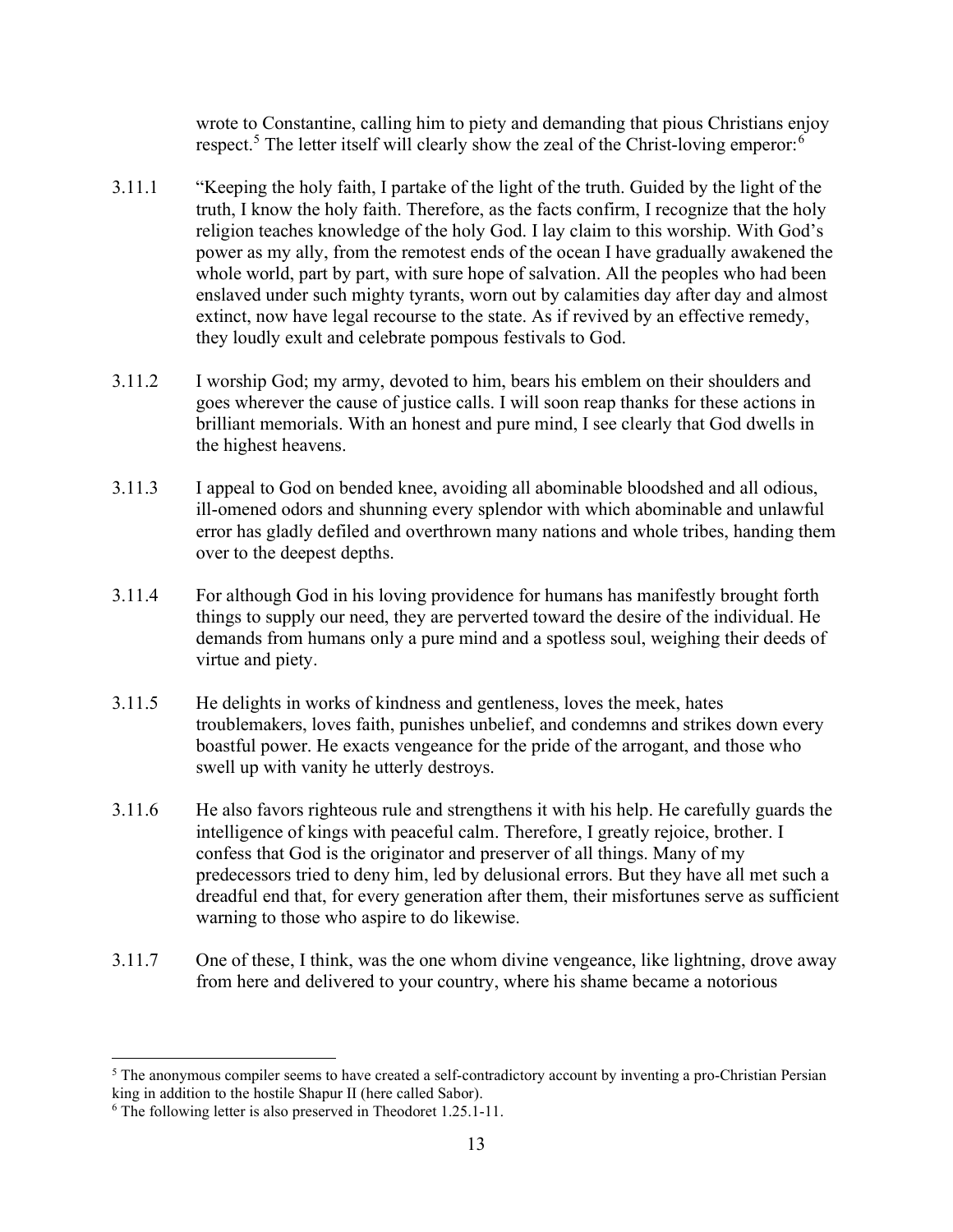monument.<sup>7</sup> Indeed, it seems auspicious that the penalty due to such people has become clearly visible in our age.

- 3.11.8 I myself have witnessed the end of those who have lately been persecuting the people devoted to God with unlawful decrees. Therefore I fervently thank God that in his perfect providence he has restored peace to all humankind who keep his divine law so that they exult and rejoice.
- 3.11.9 We ourselves also trust that we certainly have perfect comfort and security since God sees fit to gather everything to himself in divine harmony through their (I mean the people of God's) pure and genuine worship.
- 3.11.10 You may well see how delighted I am to hear that this company of my fellow servants—I mean Christians (for my whole message is about them)—abundantly adorns even the finest parts of Persia, in accord with my wishes. Now if you do what is proper and allow them to live happily, then may you accrue happiness, for they are your subjects.
- 3.11.11 Then God, the Lord of all, will be gentle, gracious, and kind toward you. Since you are so mighty and distinguished by piety, I commend them to you. I entrust the task of guiding them (I mean the Christians) to the overseers of the pious worship of God among them. Love them as befits your philanthropy. You will do an indescribable favor for yourself and for us through faith."
- 3.11.12 The all-excellent Emperor Constantine cared for those adorned with piety toward Christ so much that he not only looked after his own subjects but also took care for those living under other regimes, if possible. Therefore he enjoyed the care of God from above, and as he held the reins of all the inhabitants of the Roman world, even of the barbarians, his willing officials and subjects joyfully obeyed the bridle of his will.
- 3.11.13 The barbarians also served willingly from then on, restrained by fear of war and dreading God, who stood by Constantine. Victory memorials were set up everywhere, and the emperor came out victorious against all enemies. But many others have described these things in more detail, praising the glory of the God of all. Let us, then, return our account to the continuation of the present history.
- 3.12.1 The faithful Emperor Constantine, striving for the peace of the churches, was concerned for them in his soul like an apostle, as we have often said. But those who called themselves priests, who had accepted Arius's dishonor, could not bear to stay calm after commencing an uncompromising war against the truth, so they devised crafty schemes against the true faith.
- 3.12.2 It happened that Constantia, the sister of the God-loving Emperor Constantine, who had been wife of ungodly Licinius and whom we mentioned before, encountered a

 $7$  According to Hansen, Emperor Valerian is the individual referred to here.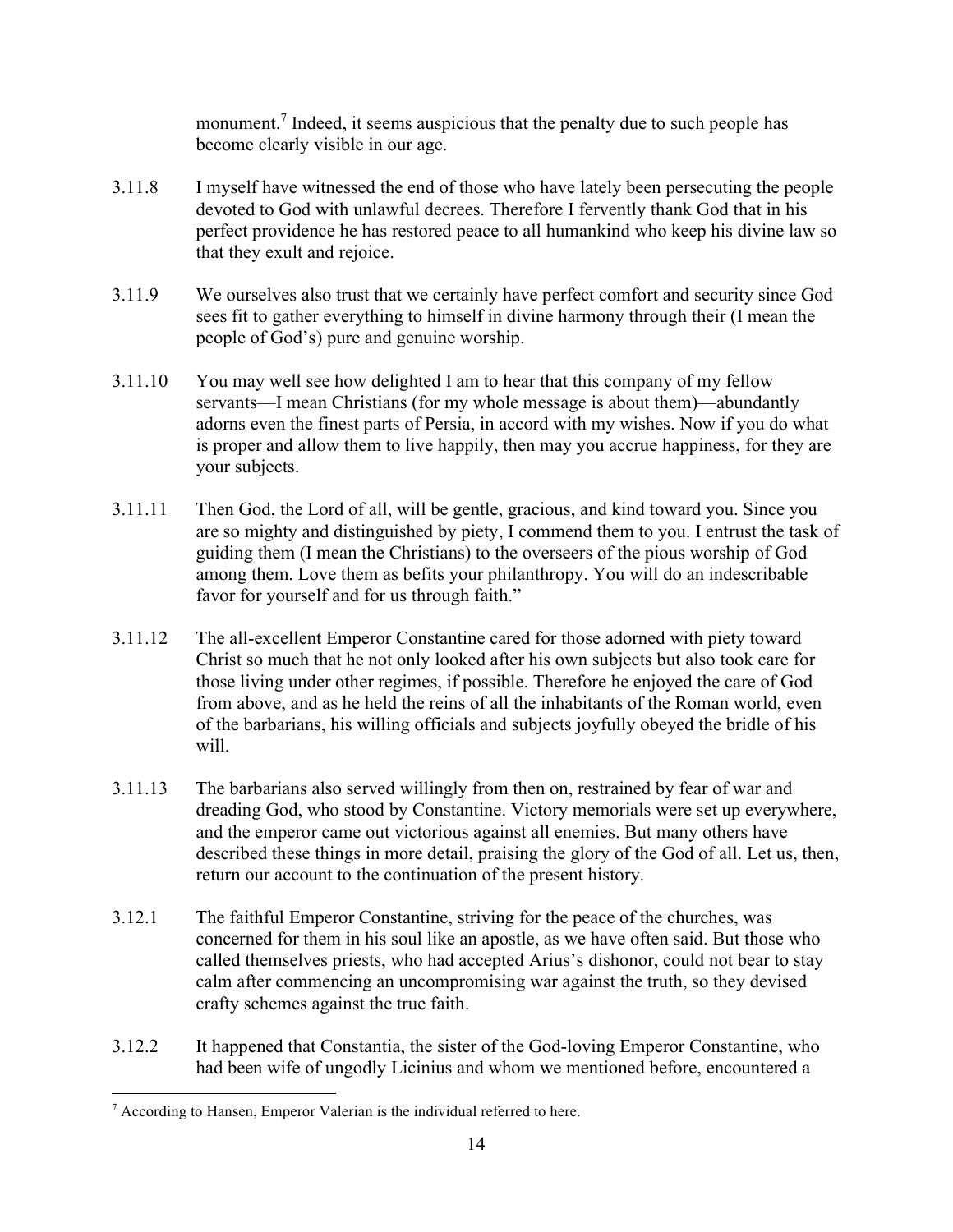certain priest who agreed with the participants in Arius's blasphemy, a superb flatterer named Eutocius.

- 3.12.3 At first he met covertly with some of Constantia's servants, but then he met Constantia herself. Because he enjoyed her vast trust and concern throughout their frequent meetings, his lecturing about Arius also made progress with her.
- 3.12.4 Now taking courage, he carried her away through his deceptive arguments, claiming that envy alone had caused the disputes with Arius. He persuaded her with these and similar deceptive arguments of his, claiming that Arius thought and taught the same things as Alexander and the bishops throughout the world.
- 3.12.5 Constantia believed what he said to her especially because she heard from him that Arius was of the same mind as Alexander, the bishop of Alexandria, and that Father Alexander opposed him without good reason because of jealousy for Arius's success with the masses. It therefore happened that Constantia, having taken in the deceptions of the Arian priest, was pleased at his words, considered that priest worthy of greater honor, and included him among her closest friends.
- 3.12.6 Not long afterwards, she fell victim to a severe disease, from which she would die. When the pious emperor Constantine learned of this, he came quickly to see her. For after her ungodly husband's death and the departure of their mother, God-loving, famous Helen, to a life free of pain, the praiseworthy, faithful emperor saw fit to provide for her rather than allowing her to experience the pains of widowhood and orphanhood. For this reason he also provided for her the necessary care before her death while absent and while present.
- 3.12.7 After a lengthy conversation between the emperor and Constantia, Constantia boldly said to him as her dear brother, "Do me one favor, praiseworthy emperor, for I am going away to be with God." He replied, "What favor do you ask?" Constantia said to him, "I ask you, emperor, to have Arius released from exile and to alleviate the misfortune that has befallen him through intrigue, lest you quickly stain your pious reign with innocent blood."
- 3.12.8 Emperor Constantine patiently listened to his sister, thinking that she was saying this to him from sisterly concern, not as one persuaded by an Arian priest, and believing that his sister would give him sound advice.
- 3.12.9 Up to this time he had forbidden Arius to enter Alexandria and Egypt, but now he immediately gave the order to release him from exile at the urging of Constantia his sister. Constantia also commended that Arian priest to him, urging the emperor to listen to him and enjoy his words: "As one who has experienced his uprightness, I recommend him to you, pious emperor."
- 3.12.10 So Constantia withdrew from earthly life, and that priest gained entrance to the imperial court (the gentle, God-loving emperor had promised this at Constantia's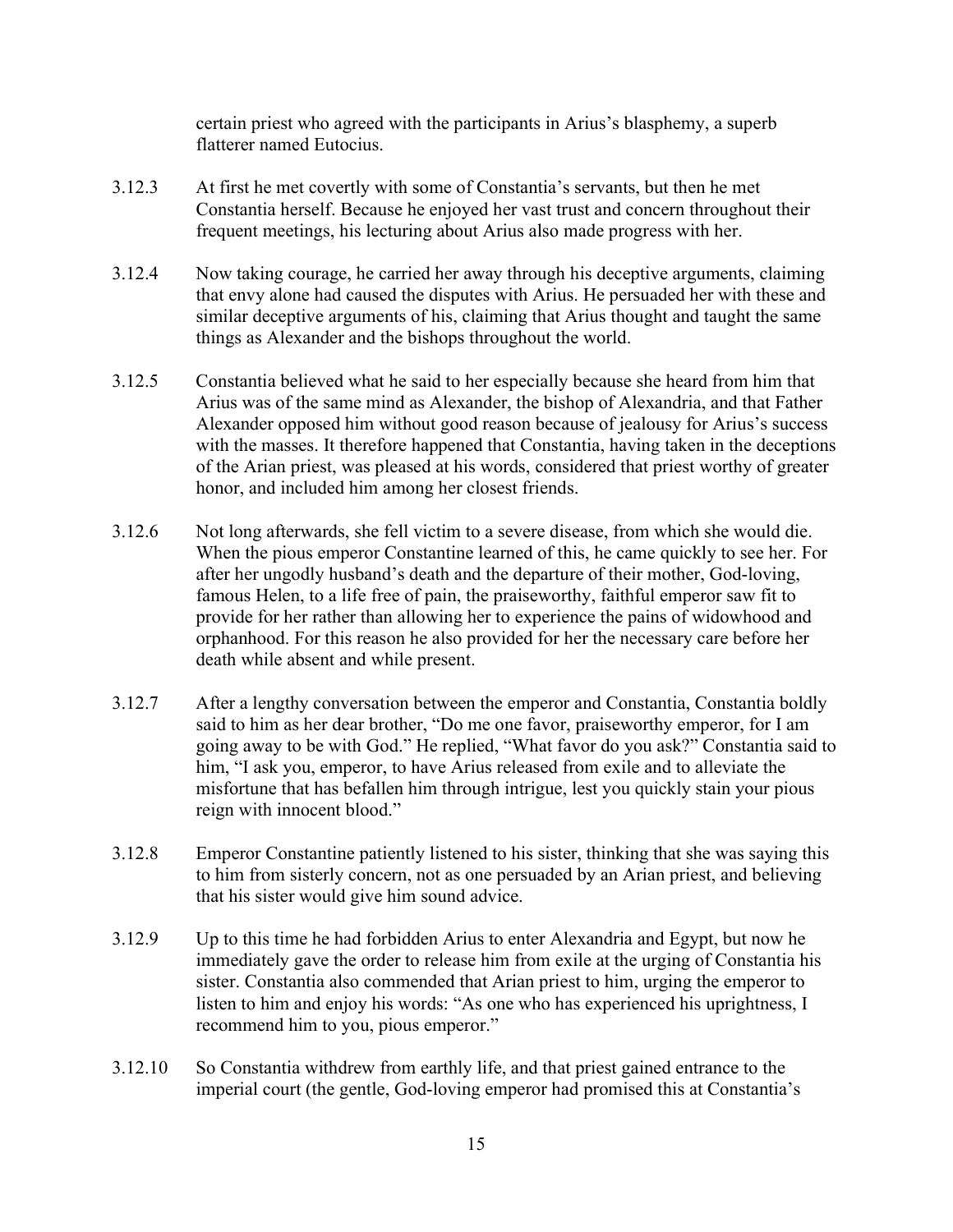request, and now he fulfilled his promise). The emperor often commanded the priest to come see him and granted him great freedom of speech. He was certainly among the Christ-bearing Emperor Constantine's closest friends.

- 3.12.11 When Eusebius of Nicomedia and Theognis of Nicaea, still in exile, heard about this, they took courage and wrote a document claiming they had repented. They sent it to the foremost bishops, asking to be released from exile. As before, they affirmed with word but not with conduct that they accepted and held to the faith of Nicaea.
- 3.12.12 Since the bishops who received their document of feigned repentance favored them, they were released from exile, as they had urged, at the emperor's command. They received back the churches from which they had been expelled after they had driven out those bishops who had been ordained to replace them—Amphion in the case of Eusebius, Chrestus in the case of Theognis.
- 3.12.13 It would be good to include in this account a copy of their document of counterfeit repentance. It reads as follows:<sup>8</sup>
- 3.13.1 "Since we have already been condemned by your piety, we must bear the verdict of your holy authority in peace. But because by our silence we would provide a route of attack against ourselves, we want to inform your holiness that we have agreed with your holy council and, after examining the word 'consubstantial,' have completely embraced peace. In no way do we follow heresy.
- 3.13.2 And to reassure the churches, after recalling what undergirded our reasoning, we subscribed to the creed and were satisfied, thus giving full assurance to those who needed us persuade them. But we did not sign the condemnation—not as if we disagree with the creed (perish the thought), but because we do not believe the accused is of such a nature. We have been convinced to our satisfaction, based on what he has already communicated to us through both his letters and personal conversations, that he is not of such a nature.
- 3.13.3 If, however, your holy council has been persuaded of the opposite, we do not want to resist but rather are satisfied to conform to your verdict and give our confirmation through this letter. We do this not because we find our banishment burdensome but because we want to get rid of the suspicion of heresy.
- 3.13.4 For if you see fit now to receive us back personally, you will have like-minded people in all respects who follow your verdict. For if it seemed good to your holiness that he who was accused of heresy should be shown mercy by our most pious emperor and be found worthy of kindness, and if you made efforts to free him from exile, how much more is it right that we innocent men be found worthy both of freedom from exile and of returning to your piety.

<sup>&</sup>lt;sup>8</sup> The following letter  $(CPG 2048)$  is also preserved in Socrates 1.14.2-7; Sozomen 2.16.3-7.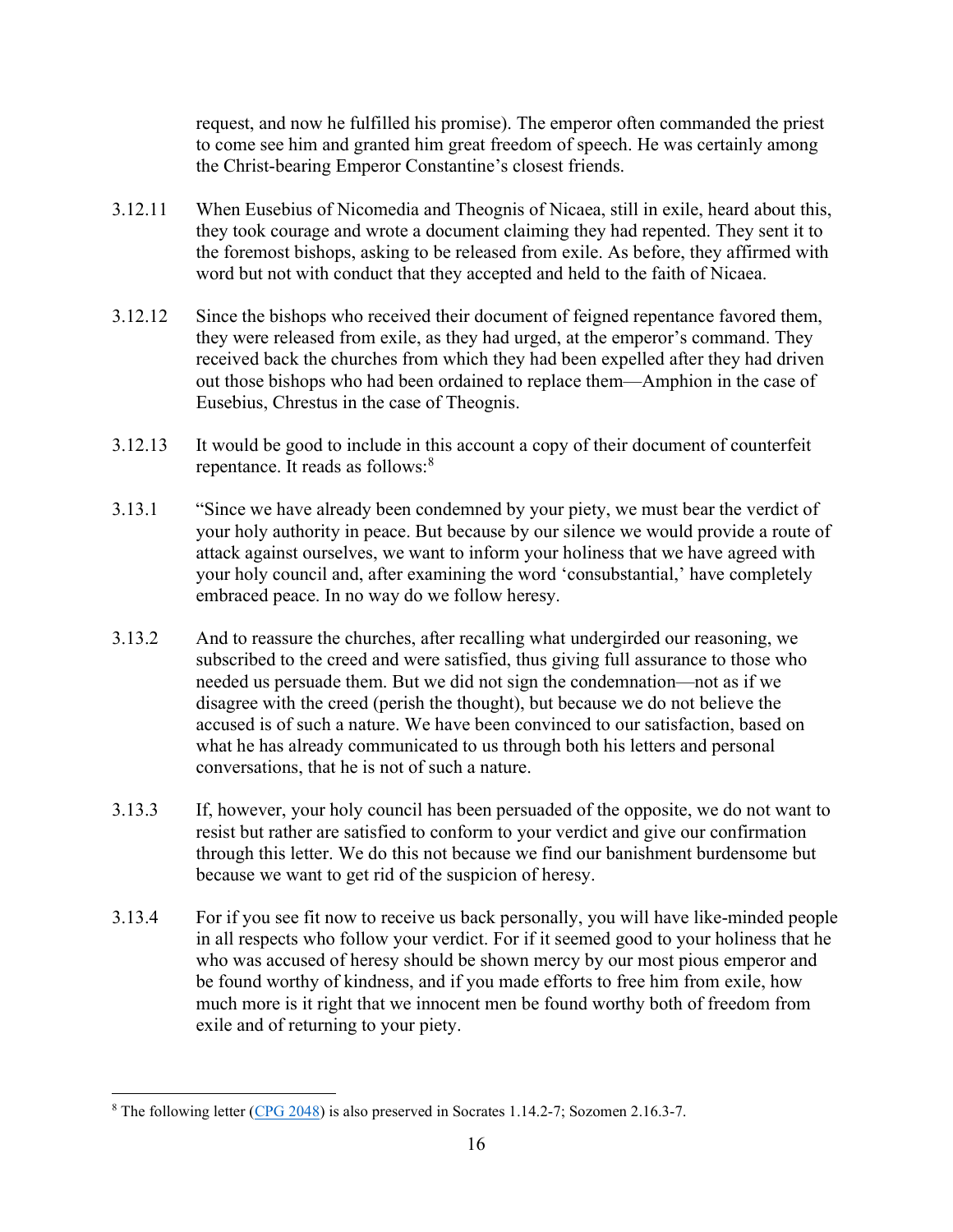- 3.13.5 It would indeed be unusual for us to remain silent when he who seems guilty has been released, providing clear evidence against ourselves through our silence, as we said before. Deign, therefore, we urge you (as befits your Christ-loving piety), to remind our God-loving emperor of this, to convey to him our requests, and to quickly resolve for yourselves what is fitting in our case, most holy ones."
- 3.13.6 This is the document in which the aforementioned Eusebius and Theognis recanted. From their words it is clear that they subscribed to the faith prescribed in Nicaea by the holy council there by hand only, not by intent, as we demonstrated earlier, and they did not want to vote for the deposition of Arius and his anathematization.
- 3.13.7 Yet they were released from exile at the discretion of the bishops who had received their entreaty. They took back their former parishes, as I said above, and they had hardly seen them before they rushed with all speed to court. Reaching Constantinople, they boldly burst into the palace, trusting in the protection of that priest whom Constantia had commended to God-loving Constantine as his dear sister. The emperor honored that priest with utmost care and esteem.
- 3.13.8 However, as I already said, the priest did not venture to reveal the Arian heresy lurking within him because he saw that the emperor's soul was zealous for what was godly and for the accuracy of the true faith.
- 3.13.9 He nevertheless introduced Eusebius and Theognis to the emperor, warning them for the present to conceal their disease, namely, the heresy of wicked Arius. He often asked the emperor on their behalf to let them (Eusebius especially) speak freely, testifying that their thoughts aligned with what had been said at the council. So the enemy of truth was in fact speaking the truth.
- 3.13.10 For that flatterer was saying they really thought the poor words they had grumbled there. But the emperor, with natural nobility, deep reverence towards those who were consecrated, and the forgiving heart of the great king and prophet David, could not even bear to consider the plots Eusebius had dared to devise against him in the time of wicked Licinius. So he received them kindly and respectfully as priests of God, considered them worthy of great honor and affection, and had them come to him quite often.
- 3.13.11 Day by day they grew increasingly confident with the all-noble Emperor Constantine. They asked the Arian priest to begin appealing on Arius's behalf to the emperor that he might receive an audience with him, in which he could stand up for himself and show that he agreed with the holy fathers in Nicaea.
- 3.13.12 The priest complied with the requests of Eusebius and Theognis and began speaking to the emperor on Arius's behalf, for the most part acting as their mouthpiece. They claimed that Arius agreed with all the resolutions of the council and was pleased with the faith proclaimed there. But what the priest said about Arius seemed strange to the emperor.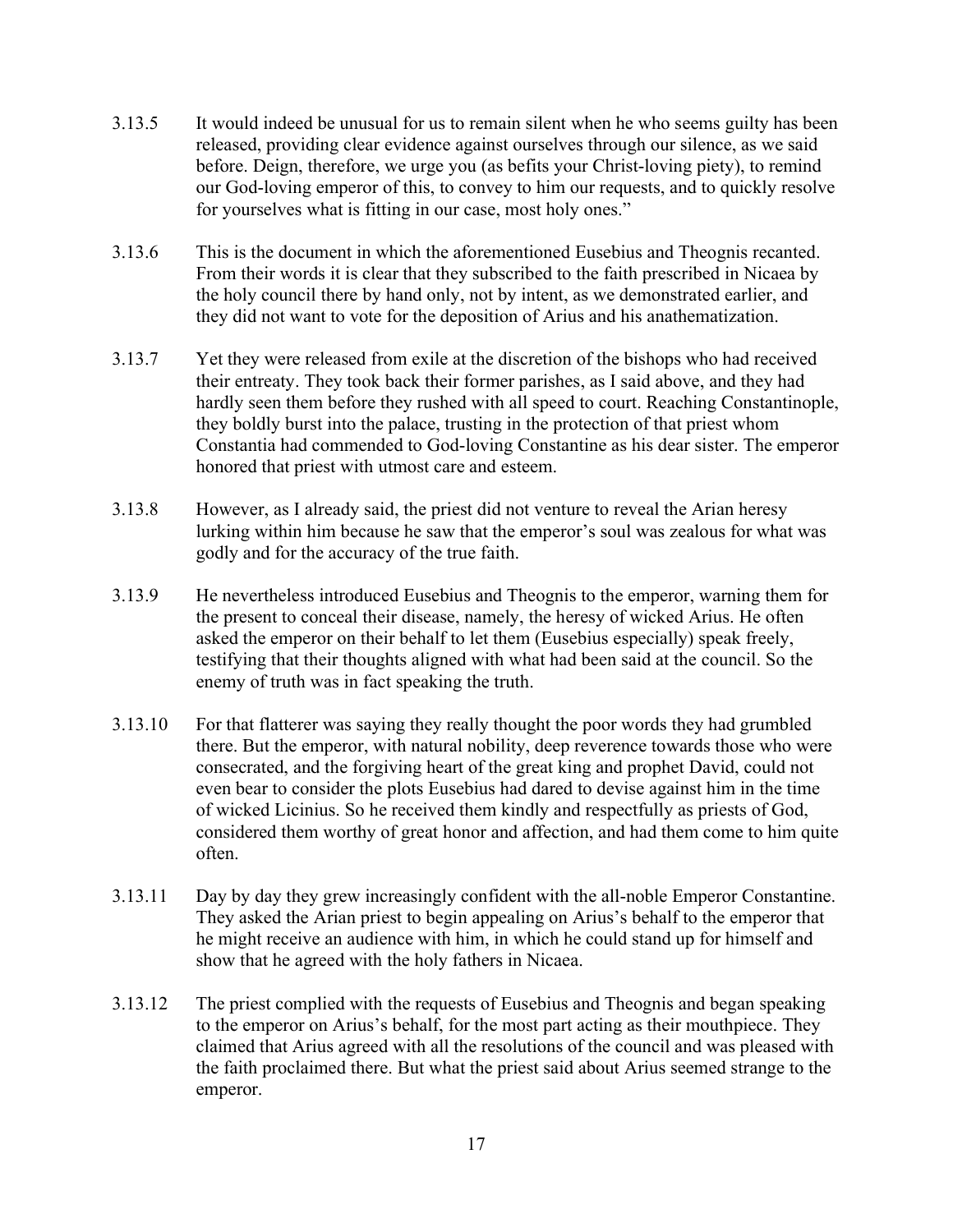- 3.13.13 He carried this on for many days, sometimes alone but mostly with Eusebius of Nicomedia present. The emperor rather often summoned him, for the faithful emperor was not thinking of the crimes wicked Eusebius had committed against him before.
- 3.13.14 Eusebius therefore, by his skill in deceptive speech, both through the priest and on his own tried to persuade the benevolent and fair emperor to have Arius summoned to see him, with the assurance that if he should come before the pious Emperor Constantine, he would agree "with everything which we" (so he said) "and the council agreed with."
- 3.13.15 This seemed untrustworthy to the emperor, but due to his godly goodness and his zeal for the unity of the churches he yielded, trusting them as priests, and said to them, "If Arius agrees with the council and has truly chosen to think its thoughts, I will receive him personally and send him to Alexandria with honor." Having said this, he sent for him by letter and commanded him to come to court.
- 3.13.16 Having been honored by an imperial letter, Arius immediately hurried to Constantinople. Together with him was Euzoius, whom godly Alexander, bishop of the church of Alexandria, had deposed with him. The priest reported the presence of Arius to the pious emperor at the prompting of the followers of Eusebius of Nicomedia.
- 3.13.17 The emperor therefore received him personally along with Euzoius and inquired of them whether they agreed with the faith which the three hundred holy fathers set forth at Nicaea. Arius testified under oath that he had always believed and still believed "just as the holy fathers at Nicaea, and everyone with us believes the same." (He was speaking of the followers of Eusebius of Nicomedia and Theognis of Nicaea.) He acted as if he was swearing the truth, to deceive and persuade the simple, Christloving emperor.
- 3.13.18 When Arius had said this under oath, the godly and fair emperor was moved to send Arius to Alexandria posthaste with honor.
- 3.13.19 But because Athanasius warned him, Bishop Alexander did not receive Arius when he arrived in Alexandria; he avoided him like the plague.
- 3.13.20 Then Eusebius and his followers themselves wrote letters on behalf of Arius and coerced the emperor to write harshly to Alexander and Athanasius.
- 3.13.21 Athanasius altogether refused to receive Arius and those with him, and with the bishop he informed the emperor in writing that it was impossible to welcome back those who had once denied the faith, had been condemned "by such a holy council and your godly piety," and had been sentenced.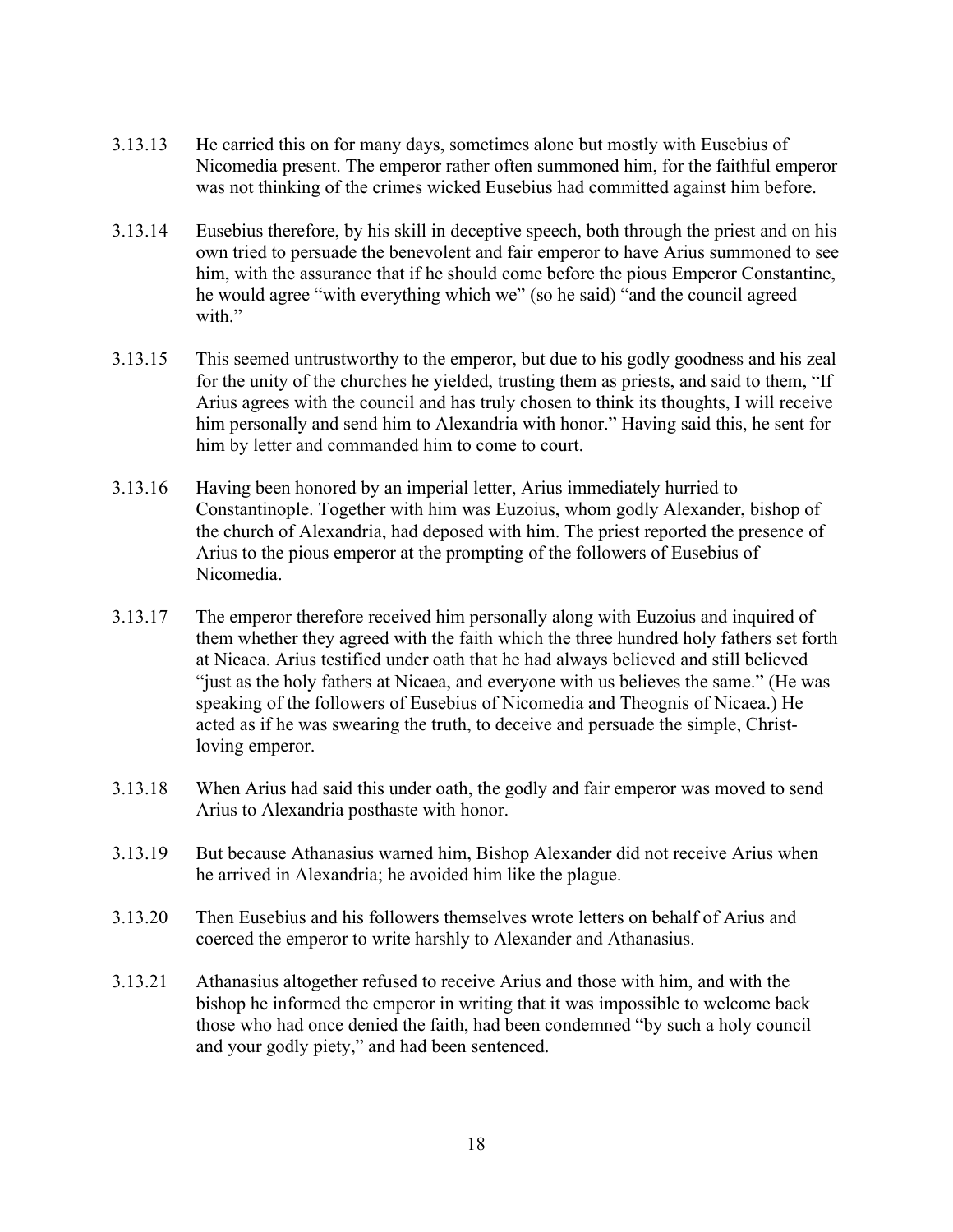- 3.13.22 Taking this poorly and moved to wrath by the followers of Eusebius of Nicomedia, the emperor threatened Athanasius, writing the following letter:<sup>9</sup>
- 3.14.1 "Since you know my decision, allow all who wish to enter the church to do so without hinderance. If I find out that you have hindered any who lay claim to the ecclesiastical faith or have prevented such ones from entering, I will immediately send someone to depose you by my command and banish you from the region."

In a similar way he wrote to Bishop Alexander on behalf of Arius:

- 3.15.1 "Victor Constantinus Maximus Augustus, to Father Bishop Alexander. Will allabominable malice even now bark back with profane sophisms to cause delay? 'What, then, is the issue at hand? Do we teach other doctrine, contrary to the verdict decided by the Holy Spirit through you, most honored brother?'
- 3.15.2 Arius, the famous Arius, I say, has come to me, Augustus, at the request of very many people. He promises that he has the same thoughts concerning our catholic faith as were determined and confirmed through you at the council in Nicaea, where I too was present and joined in the determination as your fellow servant.
- 3.15.3 So he immediately came to us along with Euzoius, for they had learned the purpose of the imperial order. I debated with them in the presence of many others about the word of life. I myself am the one who has dedicated my mind to God with sincere faith; I myself am your fellow servant, who has taken up all concern for our peace and unity."
- 3.15.4 And further on: "Therefore I am writing not only to remind you, but also with the expectation that you receive those who come in supplication. If you find that they are seeking the true and ever-living apostolic faith formulated in Nicaea (for they have also assured us that this is their opinion), take care of them all, I urge you. For if you should make provision for them, you could conquer hatred with unity.
- 3.15.5 Therefore support unity, I urge you; transmit the values of friendship to those not parted from the faith; let me hear what I wish and desire—peace and unity between you all. May God preserve you, most honorable father."
- 3.15.6 The emperor wrote this in the hope that it would be profitable, not wanting the church to break apart. He desired to lead everyone to harmony.
- 3.15.7 After godly Alexander had received the emperor's letter, he lived a little longer, then reached a blessed end of this life. He had been bishop of the church of God in Alexandria for sixteen years altogether: nine years and one month before the council

<sup>&</sup>lt;sup>9</sup> The following letter excerpt is also preserved in Athanasius, Apologia secunda contra Arianos 59.4-6; Socrates 1.27.4; Sozomen 2.22.5.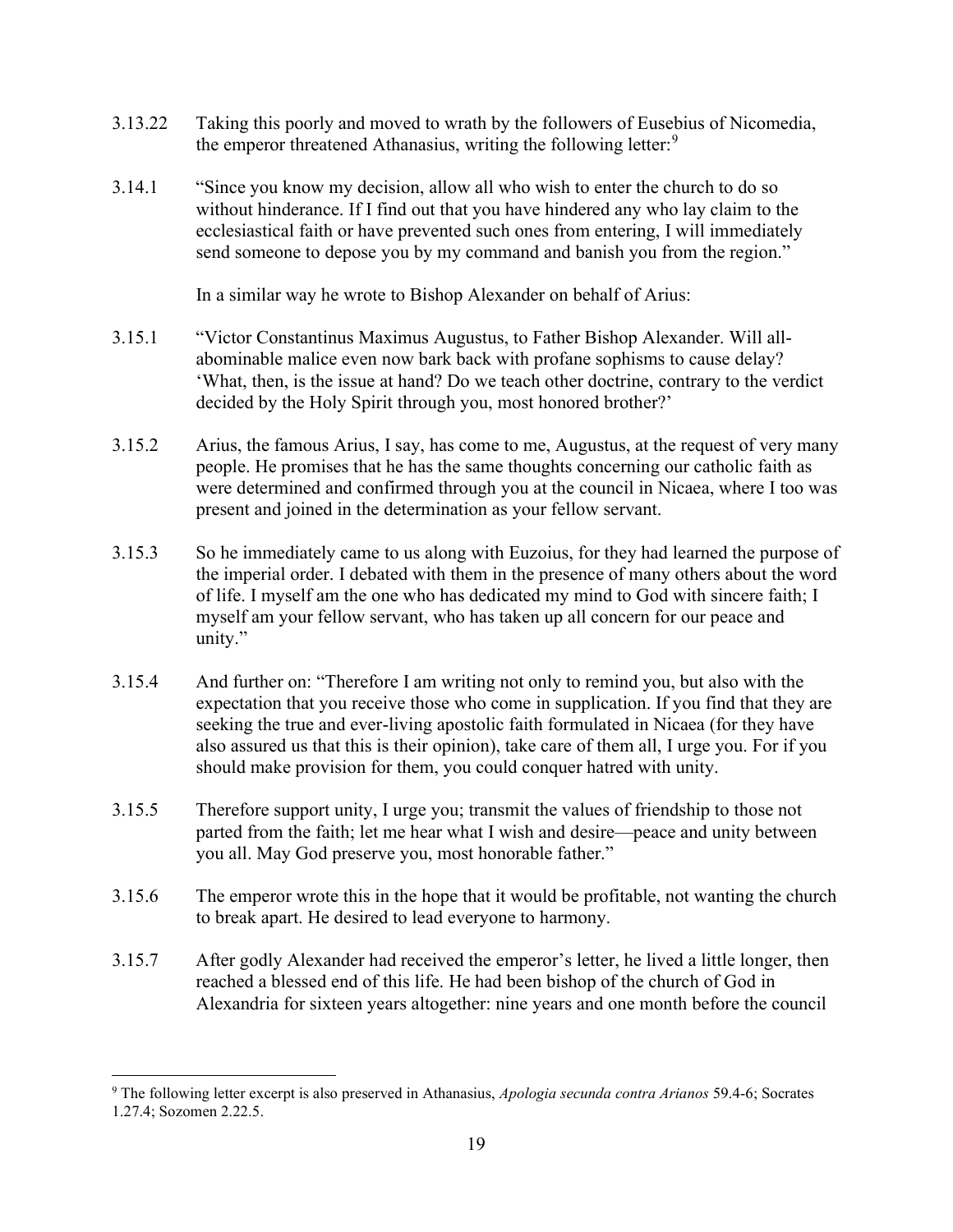in Nicaea, three years and six months at the council, $10$  three years and five months after the council, a total of sixteen years.

- 3.15.8 Athanasius took over the function of the priesthood. Our next account will make clear his skill in discretion, piety, and regulation of the church.
- 3.15.9 When the heretics found out that godly Athanasius was in charge of the church, they first met up and then united against him with one goal: to eradicate (if one may speak this way) all memory of him from the earth, just as the Jews had plotted against Christ. They immediately tried to persuade the God-loving emperor to enact imperial decrees against him.
- 3.15.10 But we must first briefly describe the man's conduct from childhood on. When blessed Alexander was entrusted with the management of the priesthood after blessed Achillas, he invited the clergy to a feast after the commemoration of the holy martyr Bishop Peter's martyrdom. He waited until they had gathered, and from a vantage point he saw some boys playing in accord with church rules.
- 3.15.11 The house faced the sea, and the holy boys were playing along its banks. Bishop Athanasius was among them, as well as other priests and deacons of the same age. They brought him little catechumens to baptize, and Athanasius baptized them all according to church custom as bishop. He had in mind to offer them a word of teaching.
- 3.15.12 Godly Alexander therefore, amazed at these events, had the boys brought to him. After he found out exactly how everything had happened, with the approval of the clergy with him, he sealed the boys who had been baptized with the seal of Christ and applied the holy symbols of saving baptism, thus perfecting their baptism. He summoned Athanasius's parents and entrusted him to them with instructions to teach him to read, to instruct him in the Lord as much as possible, and to give Athanasius up to him, or rather to the church, should he make progress, as Hannah, it is said, gave up Samuel. $^{11}$
- 3.15.13 Some time later Athanasius's parents brought him to Bishop Alexander. The bishop immediately outfitted him in a priestly ephod,  $12$  advancing him as a new Samuel for the church to defend against those who are truly foreigners.<sup>13</sup> He had to endure many struggles with the heretics, who organized a conspiracy—not a mere forty men as with the holy Apostle Paul,<sup>14</sup> but the entire multitude of heretics throughout the entire world, especially the Ariomaniacs. So Athanasius sang with David:

 $10$  Cf. 2.37.28 and footnotes.

 $11$  Cf. 1 Samuel 1.

<sup>12</sup> Cf. 1 Samuel 2:18.

 $13$  The Greek word translated "foreigners" is often used in the LXX of Philistines.

<sup>&</sup>lt;sup>14</sup> Cf. Acts 23:13.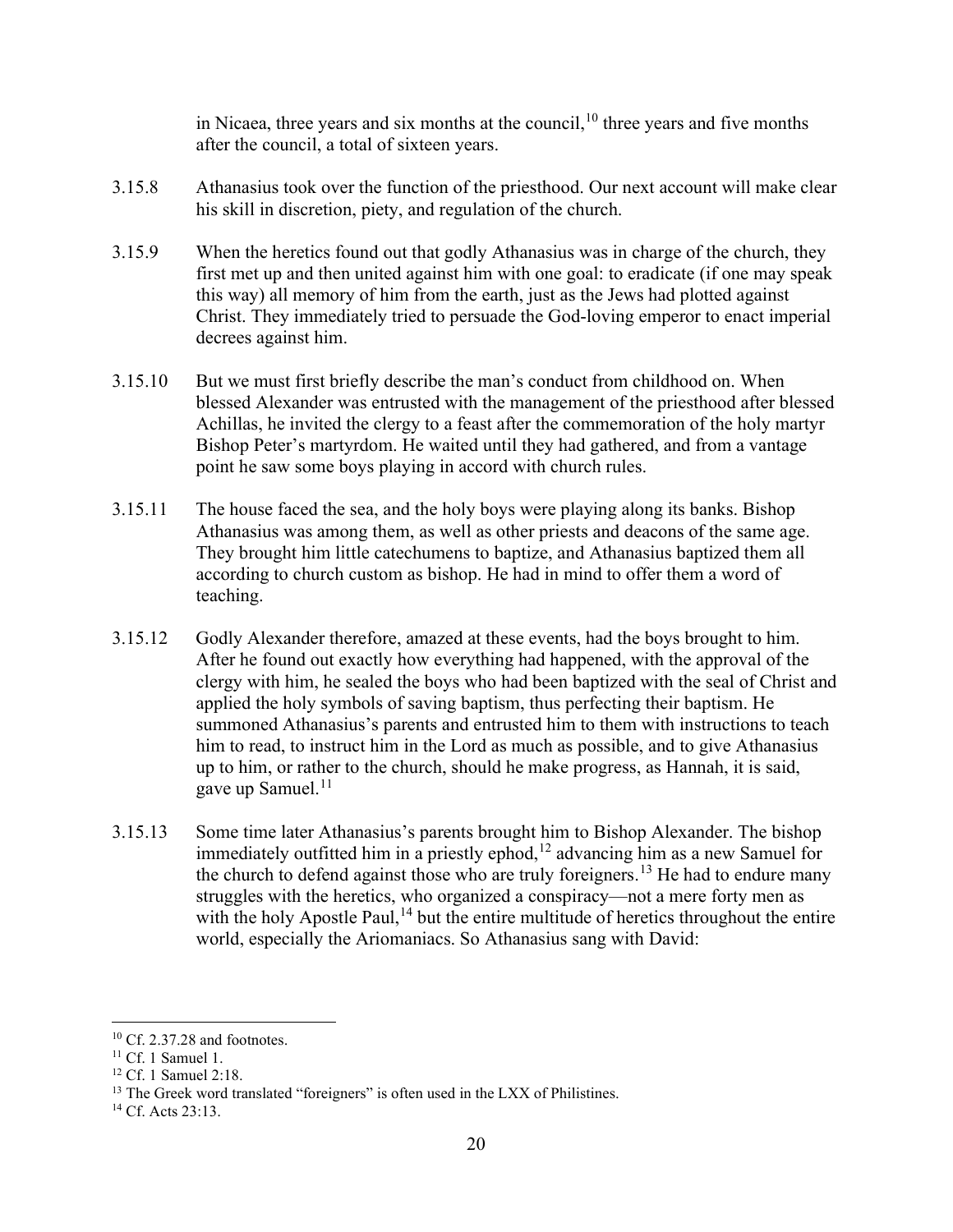- 3.15.14 "Though an army stand against me, my heart will not fear; though war rise against me, even then I will hope" [Psalm 27:3; LXX 26:3], namely, to be adorned with a wreath of victory, which he hoped to receive from the Lord, who also said to him, "Take courage" [Acts 23:11], and, "Do not fear, for I am with you, and no one will draw near to harm you" [Acts 18:9-10].
- 3.15.15 We now want to omit a description of the majority of what happened to him lest we wear out future readers by lengthening the account in this work (for the things he endured when godless heretics persecuted him were countless). I will content myself with his more notable deeds, which all his acquaintances praise.
- 3.15.16 As we said, immediately after he assumed leadership over the church, the followers of Eusebius of Nicomedia were very hostile to Athanasius himself. At that time they seized the emperor's displeasure with great Athanasius as a convenient opportunity (so they thought) for their own goal. They brashly stirred up everything against him in an effort to dislodge him from the episcopacy, condemning him as having snuck into the priesthood without qualification. Their only hope for the triumph of the Arian opinion was to get Athanasius out of the way.
- 3.15.17 So the adherents to the wicked Arian heresy conspired against him and hired certain adherents to the Melitian heresy—Hosion, Eudaemon, and Callinicus. Through them they set in motion various accusations against godly Athanasius. First, they said that Athanasius had snuck into the episcopacy and commanded the Egyptians to pay tax on linen garments for the benefit of the church of the Alexandrians. They sewed together a second slanderous accusation, worse than the first. They said that Athanasius, plotting against the emperor's interests, sent to a certain Philoumenus a chest full of gold to oppose Emperor Constantine.
- 3.15.18 Third, a man named Ischyras committed an act deserving death several times over. Although he had never entered the priesthood, he dared to perform priestly duties in the villages of the so-called Mareotes district, assuming the title of priest for himself. At this time the holy Bishop Athanasius also came to the Mareotes district and visited the churches there. When he learned of the situation with Ischyras, he sent the priest Macarius to investigate whether the reports were true. Because Ischyras was convicted by this investigation, he hastily fled from there to Nicomedia and sought refuge with the followers of Eusebius.
- 3.15.19 On account of their hatred towards Athanasius they took him in as a priest and promised to reward him further with the honor of the episcopacy if he would agree to level an accusation against Athanasius. He sewed together the following story: "Athanasius's priest Macarius, sent by Athanasius, attacked our church in the Mareotes district. He burst into the sanctuary, overturned the holy altar, broke the sacramental cup, and burned the holy books."
- 3.15.20 The accusers reported this and similar things to the emperor through the followers of Eusebius of Nicomedia, moving him to wrath against Athanasius: "He received the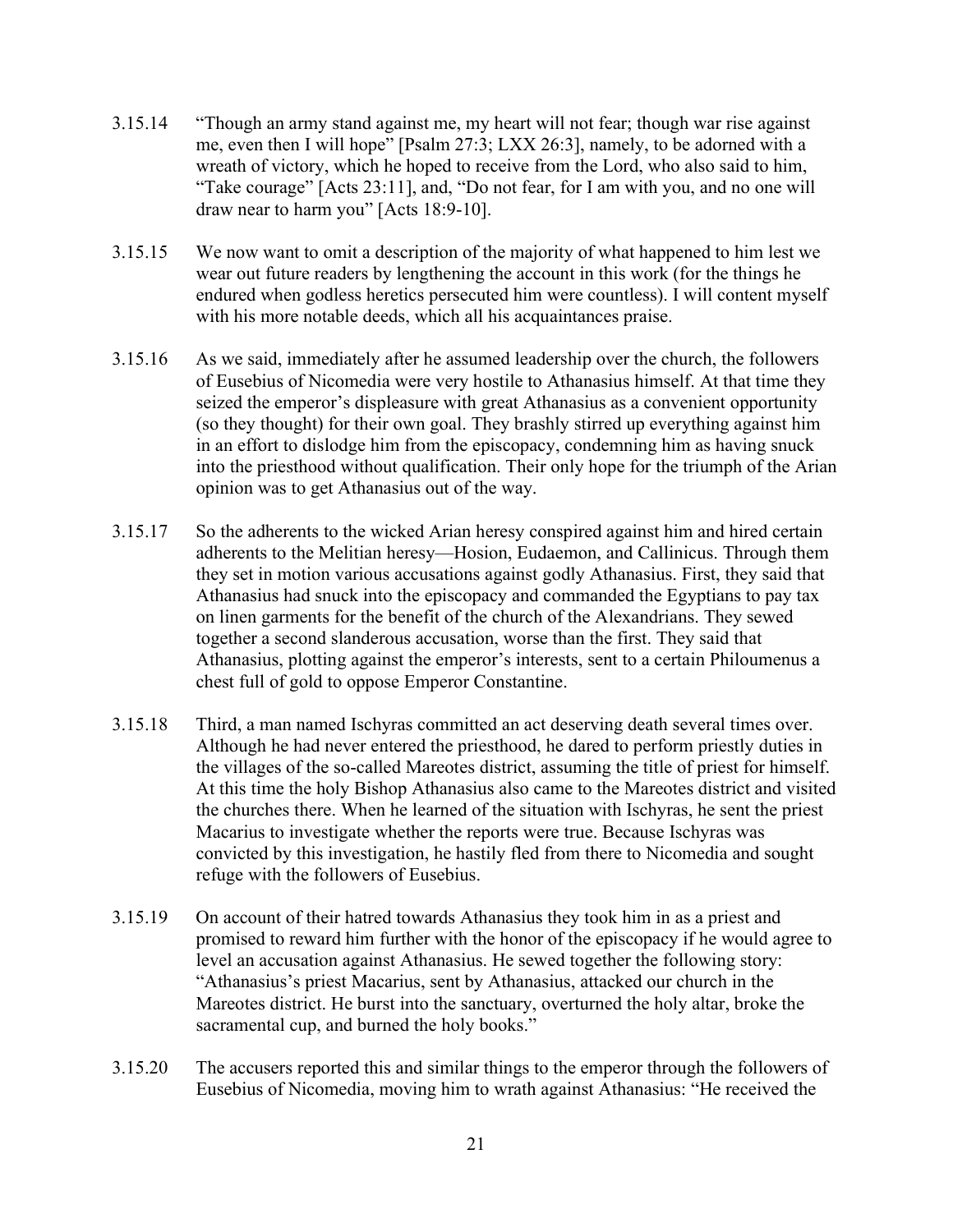imperial letter but did not submit and did not admit Arius despite his confession of the faith before your piety." When the emperor heard the reports against Athanasius, he was shocked, so he immediately ordered Bishop Athanasius to come to him in Constantinople posthaste.

- 3.15.21 When he arrived, he met with the emperor, refuted the lies of the accusers, and reassured the emperor.
- 3.15.22 The faithful emperor furnished him with an imperial letter and sent him to Alexandria with tremendous honor. He took over the church entrusted to him by God. The pious emperor's letter to the church of Alexandria (the ending of which I will include in this work) also proves this.
- 3.15.23 But let the reader of this work not reproach me for failing to include the whole letter in this account of church history, for I could not find the entirety recorded by anyone even though I searched all the relevant authors. More than this, they recorded many other letters in abridged form, writing only certain prominent parts of them in the histories they composed. So I am even more upset than all of you about it.
- 3.15.24 Now let us return to the matter at hand and insert the end of the letter in this history, as promised. It says this: $15$
- 3.16.1 "The wicked could do nothing against your bishop, brothers—believe you me. They had no other aim than to waste our time, leaving themselves no opportunity for repentance in this life. I urge you, therefore, to help yourselves, to love each other in your holy affection with all your strength, and to receive your bishop, Athanasius, with infinite joy, beloved.
- 3.16.2 I know very well that his departure has not caused you as much grief as your surpassing joy at his return to you.
- 3.16.3 Drive out those who wish to destroy our gracious unity, and love each other as you look toward God, I urge you. For I gladly received your bishop, Athanasius, and addressed him, confident that he is a man of God. May God preserve you, dear brothers."
- 3.16.4 The great Athanasius came to Alexandria with this letter from the emperor. All the clergy and laity gladly received him, seeing that their shepherd had returned to his sheep with great honor. They all glorified God and celebrated the all-excellent Emperor Constantine with shouts of praise.
- 3.16.5 This brought unspeakable joy to those on our side but grief and endless shame to the enemies and those who waged war against the Son of God.

<sup>&</sup>lt;sup>15</sup> The following letter excerpt is also preserved in Theodoret 1.27.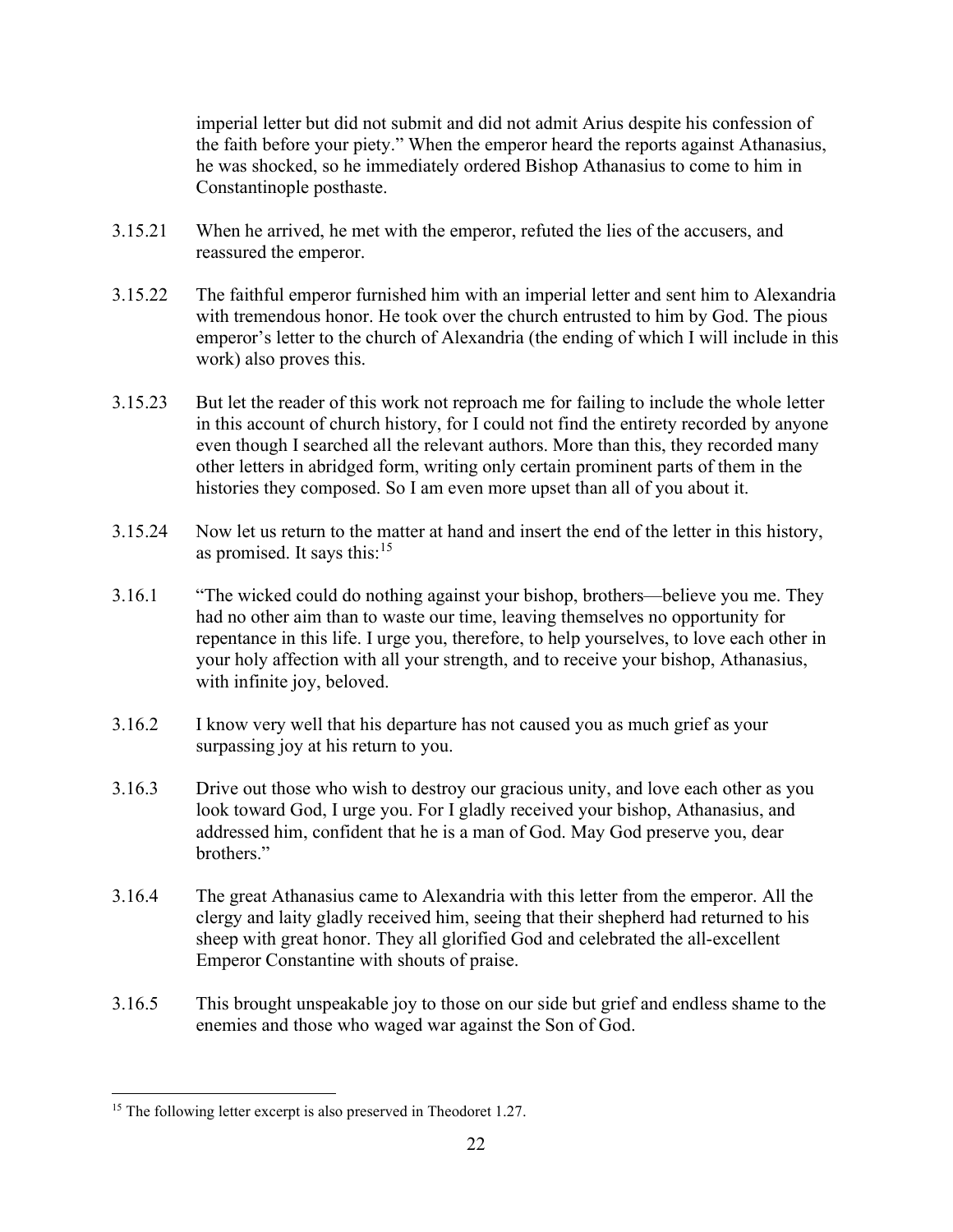- 3.16.6 Nevertheless, the followers of Eusebius of Nicomedia, especially, cast off all modesty, "making a show of piety, but denying its power" [2 Timothy 3:5]. Though they ought to have plunged into the earth, they instead wrapped themselves in excessive shamelessness and turned their impractical skill in wicked business against another bulwark of piety.
- 3.16.7 Eusebius of Nicomedia was the father and most prominent leader of all these evil plans, for he was extremely skilled in the ways of evil, just like his father the devil. He held the reins not of the church of God but of the ungodly band of Arians. Delaying in Constantinople and consulting rather often with the emperor through the Arian priest, he grew increasingly forthright with him and found an inroad for his fraud in the emperor's simplicity. Thus he easily wove his webs against the champions of truth.
- 3.16.8 Mistakenly hoping for success in his evil plan against great Athanasius, he concocted an apparently harmless way to attack godly Eustathius, the head of the church of Antioch. He approached the benevolent Emperor Constantine, ostensibly friendly and joyful at what he had accomplished, seeking permission to travel to Jerusalem to see the holy houses of God he had built there. He beguiled the David-like soul of the emperor with these deceptive words and departed from Constantinople with great honor, for the emperor had provided him with carriages and all other luxuries.
- 3.16.9 Theognis of Nicaea departed with him as his accomplice in his wicked and godless plans, as we said before.
- 3.16.10 When they arrived and entered Antioch, they put on a mask of friendship, as Theodoret says—though he omits much of what happened in his writing, composing his history with very few details. But we have consulted the writers prior to him who carefully recorded everything in order and sequence and have thus determined the succession of events. For, as I have said before, we are here organizing their works together by picking out excerpts from one or another.
- 3.16.11 But let us return to the present topic. When the guilty men reached Antioch, great Eustathius, the head of the church there, received them with great spiritual joy. He had heard of their feigned repentance as if it were genuine and rejoiced over them. Great Eustathius welcomed them kindly due to pious devotion to Christ and saw fit to treat them generously.
- 3.16.12 Afterwards, they set out from Antioch and visited the holy sites of Jerusalem. There they saw some like-minded people, from whom they received more than a little encouragement for the plot they had sewed up against the champion of truth.
- 3.16.13 They did not meet Eusebius of Caesarea Palestinae, as Theodoret apparently falsely accuses the man by writing lies about him. All our holy fathers remember him as an exemplar of the orthodox faith and celebrate the success of his efforts and struggles for the holy consubstantial Trinity in the council at Nicaea.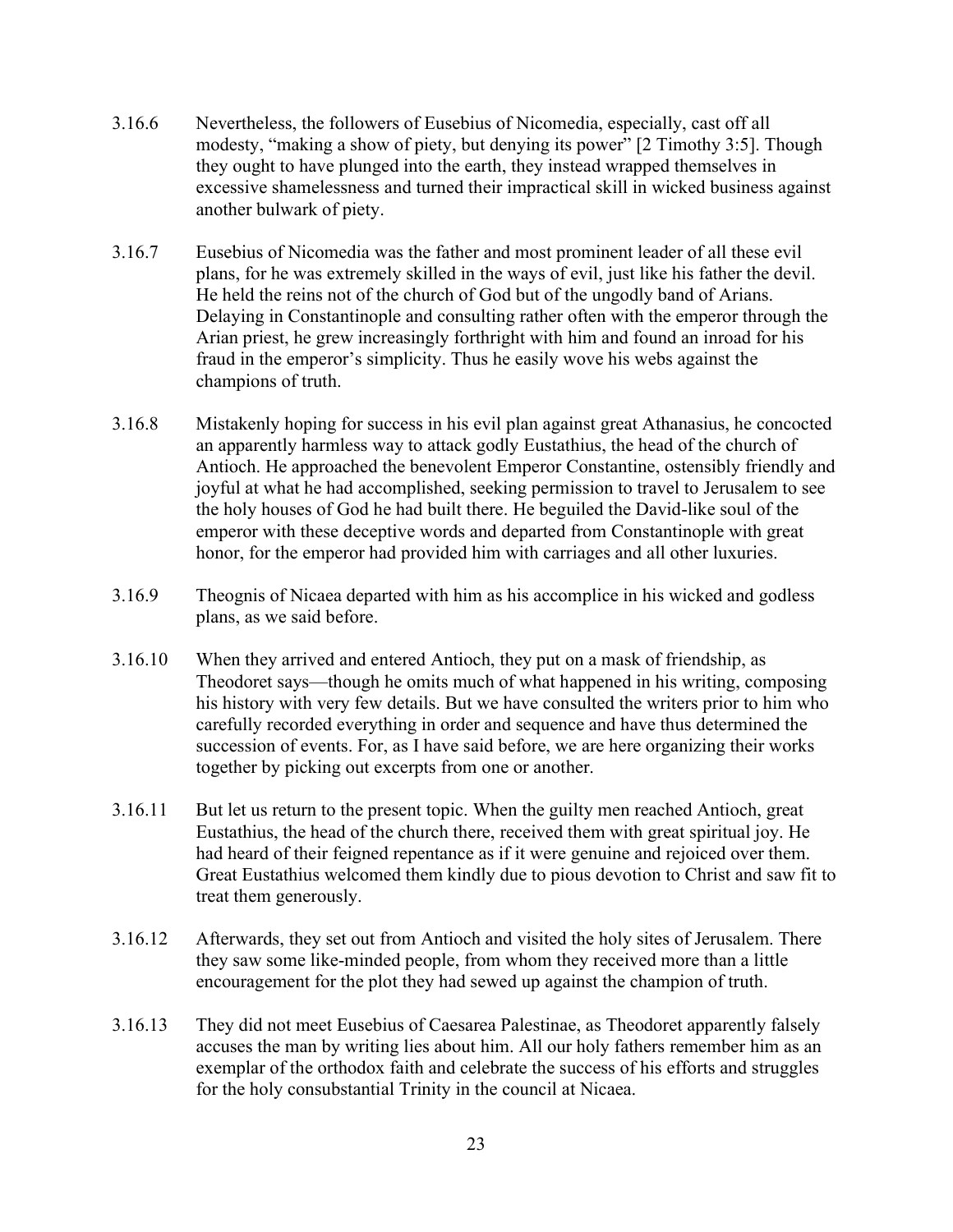- 3.16.14 Just as they remember godly Macarius, bishop of Jerusalem, the great Eustathius, Alexander of Alexandria, Leontius of Caesarea Cappadocia, Eupsychius of Tyana, Protogenes of Sardica, and, above all, Hosius of Cordova, Athanasius of Alexandria, and Alexander of Constantinople, and all the rest who contended for apostolic doctrine in that sacred holy council, they also remember the admirable Eusebius Pamphili, bishop of Caesarea Palestinae.
- 3.16.15 But the followers of Eusebius of Nicomedia did not meet with him. They rather met with like-minded men—Patrophilus of Scythopolis, Aetius of Lydda, Theodotus of Laodicea, and whichever other participants in the impiety of Arius they found. They mingled with them, informed them of the mischief they had concocted against holy Eustathius, left Jerusalem with them, and arrived at Antioch together.
- 3.16.16 The supposed purpose for their visit was a dignified funeral procession, but their actual aim was war against piety towards Christ. They had hired a prostitute for an aureus and persuaded her to testify for them for an hour. Having called a meeting with great Eustathius and the holy bishops with him, those who had contrived the plan against the high priest then ordered everyone else to get out and asked that the unfortunate woman be brought into the meeting as quickly as possible.
- 3.16.17 The accomplices to their lawless act brought the woman to the center. She held an infant at her breast. Pointing to it, she claimed that she had conceived and given birth through sexual intercourse with Eustathius. She firmly and loudly persisted in this testimony. Great Eustathius, having recognized the clear slander, ordered her to bring to the center whatever witness she had of this charge.
- 3.16.18 When she admitted that she had none, those who had planned the false accusation proposed that the prostitute take an oath, though the holy apostolic canon commands that an accusation against a priest is not to be allowed except with two or three witnesses.<sup>16</sup>
- 3.16.19 But these men, despising divine law and disregarding God's judgment against slanderers, like condemned judges, spun and accepted a baseless accusation against such a great man through a prostitute. When the unfortunate woman added an oath (which they themselves had compelled her to do), exclaiming that the infant was Eustathius's, they utterly disgracefully cast their vote as if against an adulterer.
- 3.16.20 Some of the other high priests (there were many with great Eustathius who fought for apostolic doctrine), unaware of all the intrigues, openly opposed those lawbreakers and kept Bishop Eustathius from accepting that unjust vote. The architects of the plot hurried with all speed to the emperor and persuaded him that they had found the allegations to be true in their investigation and that the vote for deposition was just. So they caused the champion of piety and prudence to be driven out from the holy

<sup>16</sup> Cf. 1 Timothy 5:19.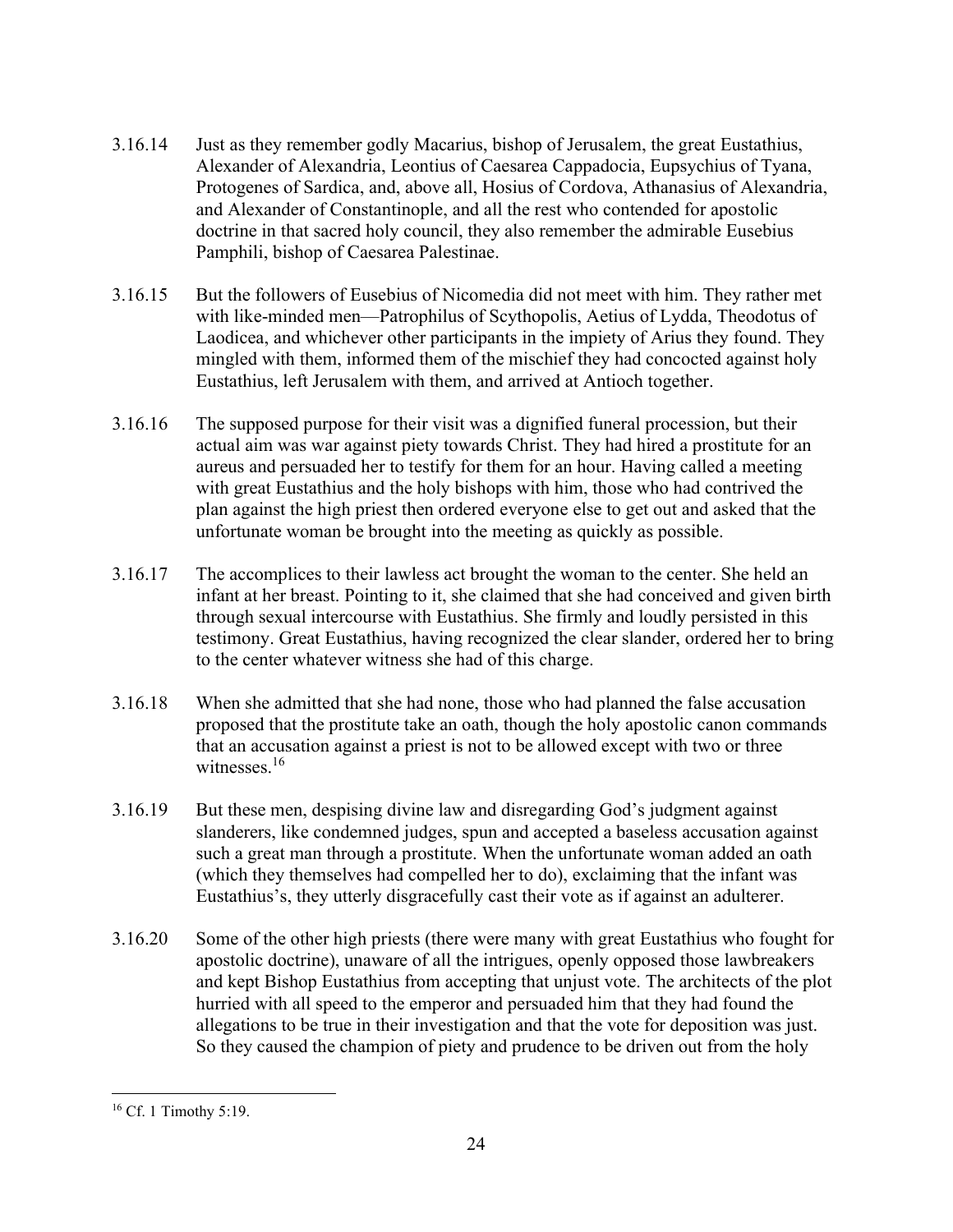walls as an adulterer and a tyrant and to be taken into exile in a city in Illyricum, beyond Thrace.

- 3.16.21 Eusebius of Nicomedia, the enemy of apostolic doctrine, however, who knew how to make a show of his slander against the preachers of the true faith, stayed with Theognis in Constantinople. They had left in Antioch participants in their depravity, who ordained Eulalius in place of godly Eustathius.
- 3.16.22 Because he lived for only a brief period after that, they next promoted a certain Euphronius. But he too died very quickly (he lived only a year and some months after his ordination), so they had the authority over that church given to Flacitus.
- 3.16.23 All these men uniformly held to the godlessness of Arius in secret, for which reason all who laid claim to the true pious faith, whether clergy or laity, left the church meetings and gathered with each other. Everyone called them Eustathians, for they united after his banishment.
- 3.16.24 Moreover, that unfortunate woman not long thereafter fell victim to severe and prolonged illness. She revealed the plot and laid bare the false accusation after she had summoned not two or three but many of the priests and explained to them the intrigues of the strange group of wicked men. She confessed that she had started that false accusation for money, but she held that her oath was not entirely false. She explained that the infant was fathered by a certain blacksmith named Eustathius.
- 3.16.25 This illustrates the audacity exhibited in Antioch at that time by wicked Eusebius and his followers. But even then, the wicked were not ashamed, nor had they had their fill of false accusations against champions of truth. Instead, aware that their charges against great Eustathius had met with success, they sewed up another plot against godly Athanasius of a sort which none of the evilest people had ever dared.
- 3.16.26 They again hired certain accusers from the same faction of Melitius, whom they brought to the emperor to complain against Athanasius, that champion of virtue, that he had undertaken many shameful impious acts. The masterminds of this plan were Eusebius, Theognis, and Theodore of Heraclea in Thrace. They said his actions were unacceptable and no one could bear to hear them.
- 3.16.27 They therefore persuaded the emperor to convene a council in Syrian Antioch, where the enemies had the majority, and to judge Athanasius there. Obliging them as priests (for he was entirely unaware of their intrigues), the emperor did as they asked.
- 3.16.28 But the champion of truth, great Athanasius, knew of the hostility of the aforementioned wicked men, so he did not come to the council. Now gaining from this a greater pretext for false accusation, they once for all commenced the war against truth. In writing they accused him before the emperor of tyranny and contempt.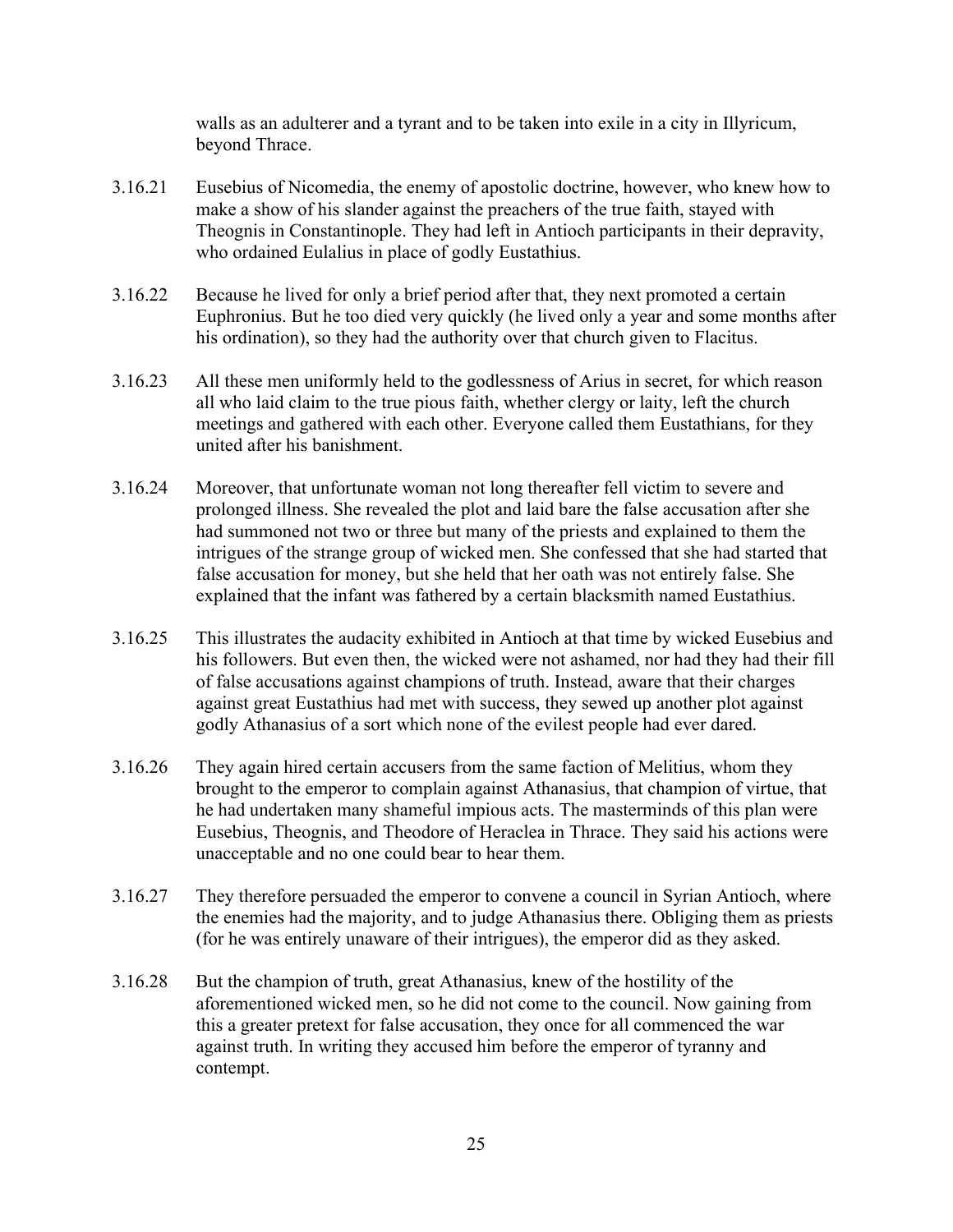- 3.16.29 This roused the gentle emperor to anger against Athanasius. So he wrote to him with a hint of anger, urging him to travel to Tyre. He had commanded that the council be moved there, for he suspected that Athanasius was apprehensive of Antioch because many in the East had accepted the stain of Arius. He wrote also to the council as one distinguished in piety must write: $17$
- 3.17.1 "Victor Constantinus Maximus Augustus, to the holy council gathered in Tyre. It would perhaps be appropriate and most fitting for the prosperity of these times if the catholic church were free from controversy and the servants of Christ would now be delivered from all abuse.
- 3.17.2 But since some are driven by a desire for unhealthy contentiousness (I would prefer not to say anything else) and live in a way that is beneath them, they try to throw everything into confusion. This seems to me to have exceeded every conceivable calamity. Therefore I urge you, as the saying goes, to be united in your course without delay, to fill the council with spiritual joy, to come to the aid of those in need, to correct the brothers who are in danger, to bring the members who have separated back to unity, and to set right what is being done in error, in order to restore proper harmony, as opportunity permits, to those great provinces. A few contemptuous men (alas, how absurd!) destroyed such harmony.
- 3.17.3 I believe that the agreement of all people is pleasing to the Lord God, is the noblest wish of us all, and will bring you no small amount of honor if you should be the ones to restore peace.
- 3.17.4 So do not hesitate any longer, but from now on increase your zeal and strive to find the appropriate solution to the present circumstances, assembling, of course, with all sincerity and faith. See to it that you obtain peace for yourselves and for everyone in all matters.
- 3.17.5 I have sent to the bishops whom you wish to come and participate in your reflections. I have sent Dionysius, who is of consular rank, both to remind those who are so obliged to go to the council with you and to oversee your business, with an eye toward good order especially.
- 3.17.6 For if anyone tries to escape our command and refuses to appear at the council (which I doubt will happen), we will forthwith dispatch one who will banish him by an imperial ordinance and instruct him that it is improper to ever resist the emperor's decisions made in service of the truth.
- 3.17.7 Finally, your piety will be tasked with devising the appropriate remedy for the transgressions or erroneous occurrences by unanimous decision, not based on enmity nor on favor, but rather according to apostolic church law, in order to free the church from all blasphemy, ease my anxiety, and bring yourselves great happiness by

<sup>&</sup>lt;sup>17</sup> The following letter is also preserved in Eusebius, *Vita Const.*  $4.42$ ; Theodoret 1.29.1-6.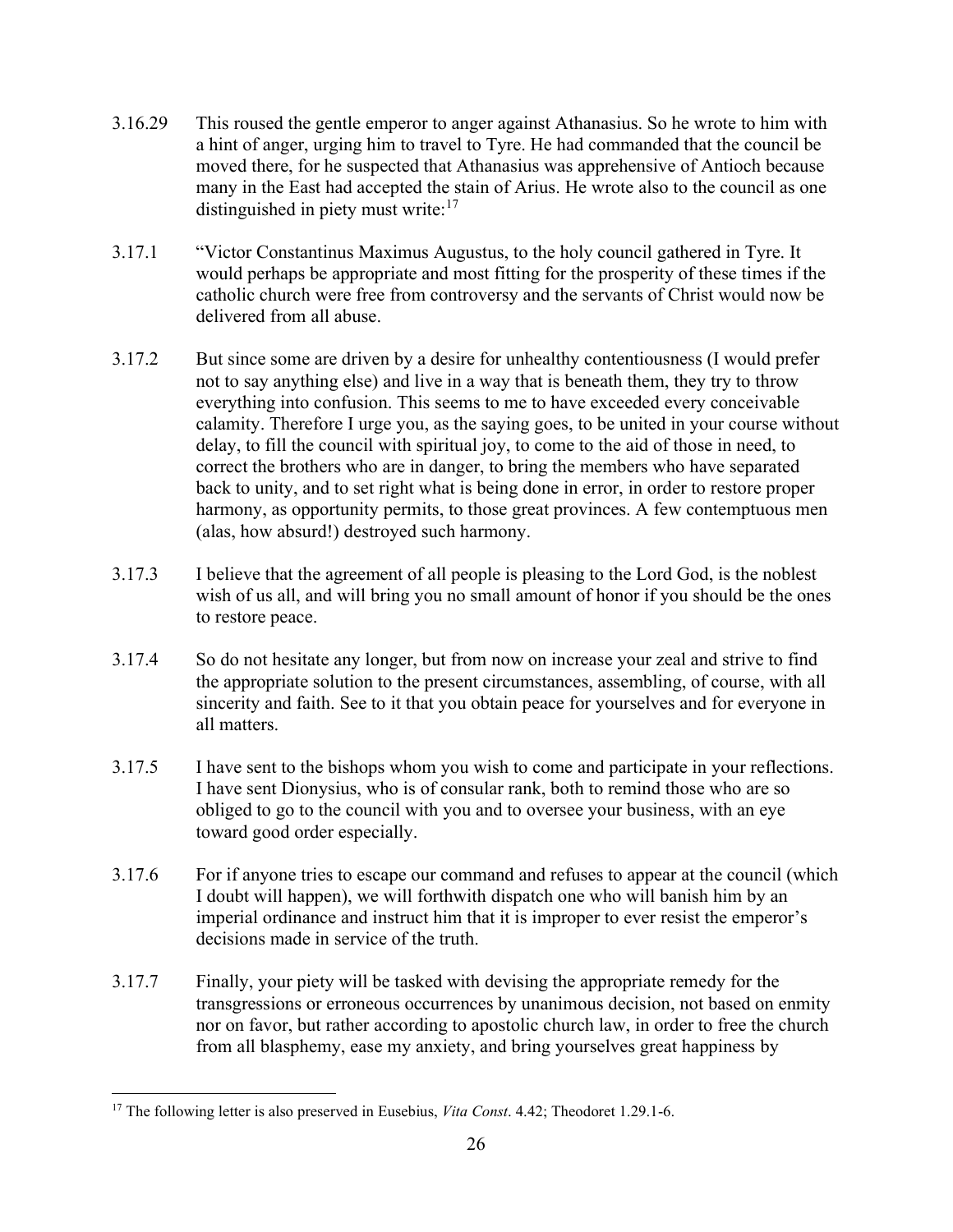restoring gracious peace to those who now stand at odds. May God preserve you, dear brothers."

- 3.17.8 He wrote this after he had ordered that a council be held in Tyre. He had listened to the false accusers because they were priests. Although he resolutely endured the tension on his piety, he put up with this irritation as a just judge, for he believed that the opponents had been wronged. Moreover, he commanded that after the council had completed its task by rightly judging each matter, the whole council would come to Jerusalem for the dedication of the church he had built there.
- 3.17.9 He also wrote another letter to the council with instructions that not only Athanasius but also Arius should appear at the council and that the actions of each should be investigated impartially. If, as Arius claimed, he had suffered separation because of malice despite being within the true faith, he should first condemn himself for his attacks against the truth and then keep silent.
- 3.17.10 This was under the proviso that Arius accept correction not in order to seek vengeance against his own bishop Athanasius and construct suspicion against him. And if it be found that malice was the cause, the bishops at the council should strive to peacefully reunite the two. But if Arius had feigned his repentance, he should return to Alexandria and there be judged in this matter.
- 3.17.11 The praiseworthy emperor wrote this out of concern for the unity of everyone so that, once every quarrel there had been removed, they might peacefully carry out the dedication of the church in Jerusalem, consecrating it to God.
- 3.17.12 Impious Arius, however, refused to appear at the council in Tyre. Great Athanasius arrived at that council in Tyre with much eagerness along with his priests Timothy and Macarius and with many other clerics and noblemen attending him.
- 3.17.13 When the bishops had thus assembled in Tyre and had all gathered in one place along with Dionysius, who was of consular rank, the most prominently distinguished men of his entourage, and the governor of the province, that Dionysius delivered the emperor's letter to the council of bishops.
- 3.17.14 Some other bishops accused of doctrinal errors also appeared, among whom was Asclepas of Gaza. But I first want to insert in this writing the sinister accusation against Saint Athanasius then describe the events which transpired at the well-known trial.
- 3.17.15 A certain Arsenius, who had previously been a lector under Athanasius, was accused of certain crimes and was about to be killed by a mob. When great Athanasius (who had investigated the case) learned of this, he saved Arsenius like so: Because he found out that Arsenius had been falsely accused, he came at night and rescued the man, enabling him to flee and escape being murdered.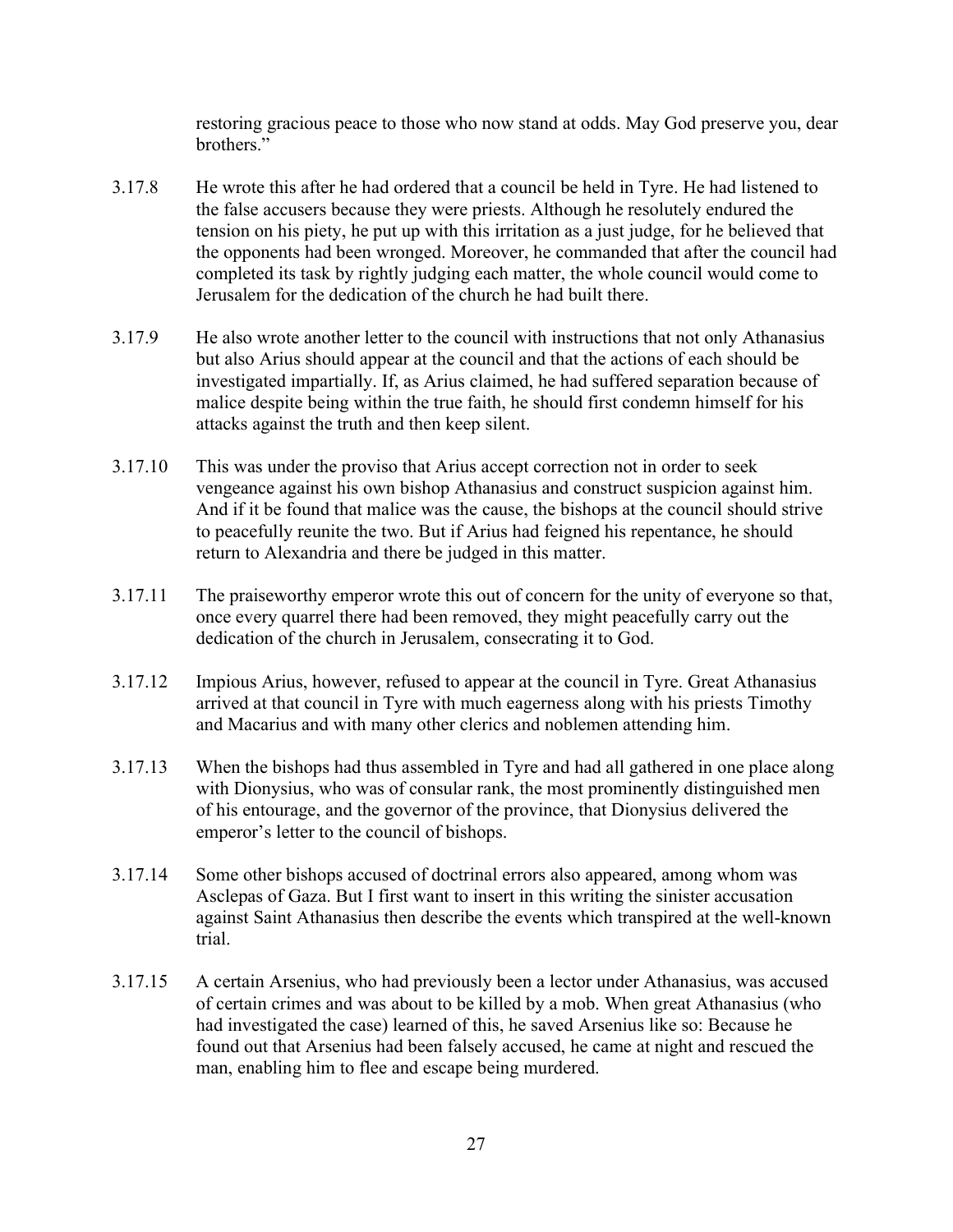- 3.17.16 Afterwards, the followers of Melitius found him in Egypt and arranged for him to be granted the title of bishop. After a while, those of Melitius's faction, at the instigation of Eusebius of Nicomedia (he was the one devising crafty false accusations against the pious everywhere), hid this very Arsenius and asked him to remain hidden for a long time.
- 3.17.17 Then they cut off the right hand of a corpse, placed it, embalmed, in a wooden box, and carried it around everywhere, claiming that Athanasius had murdered and dismembered Arsenius. They denounced Athanasius as a murderer.
- 3.17.18 But the all-seeing eye of God did not permit Arsenius to remain hidden for long. First it became clear that he lived in Egypt in the territory of Thebes. Then God (as Arsenius later reported) made him consider the salvation Athanasius had obtained for him against all expectations. He would be doing wrong and committing a grave injustice if he should look the other way while his benefactor suffered death for his sake rather than himself dying for him. So the Lord of everything led him to Tyre, where the false accusers were exhibiting the infamous hand before the judges.
- 3.17.19 When Athanasius's companions saw him, they took him to their quarters, and when they had learned from him how God had intervened and what he had decided, they urged him to stay hidden for the time being.
- 3.17.20 As morning drew near, great Athanasius entered the council chamber together with his priests Timothy and Macarius as well as the people from Alexandria who had accompanied him there.
- 3.17.21 The conspirators had brought in a woman who was living licentiously. She kept on loudly claiming that she had taken a vow of virginity but that Athanasius, while visiting her quarters, had raped her and corrupted her against her will. As she was saying this, the accused entered, and with him the priest Timothy—an admirable man—and the others.
- 3.17.22 When the judges ordered Athanasius to defend himself against the accusation, Athanasius remained silent, as if he were not himself the accused, while Timothy said to the woman, "Woman, have I ever met you? Have I ever entered your house?" She cried out even more shamelessly in response to Timothy, reaching out, grabbing him, and saying to Timothy himself, "You took away my virginity; you stripped me of self-control; you corrupted the decency of my soul," and whatever else women who have no shame are wont to say due to excessive intemperance.
- 3.17.23 This caused more disruption to the proceedings than any wonder, for Athanasius had been accused, but Timothy had been blamed. So those who had manufactured the drama were put to shame, and even the conspirators among the judges blushed. They had the woman thrown out.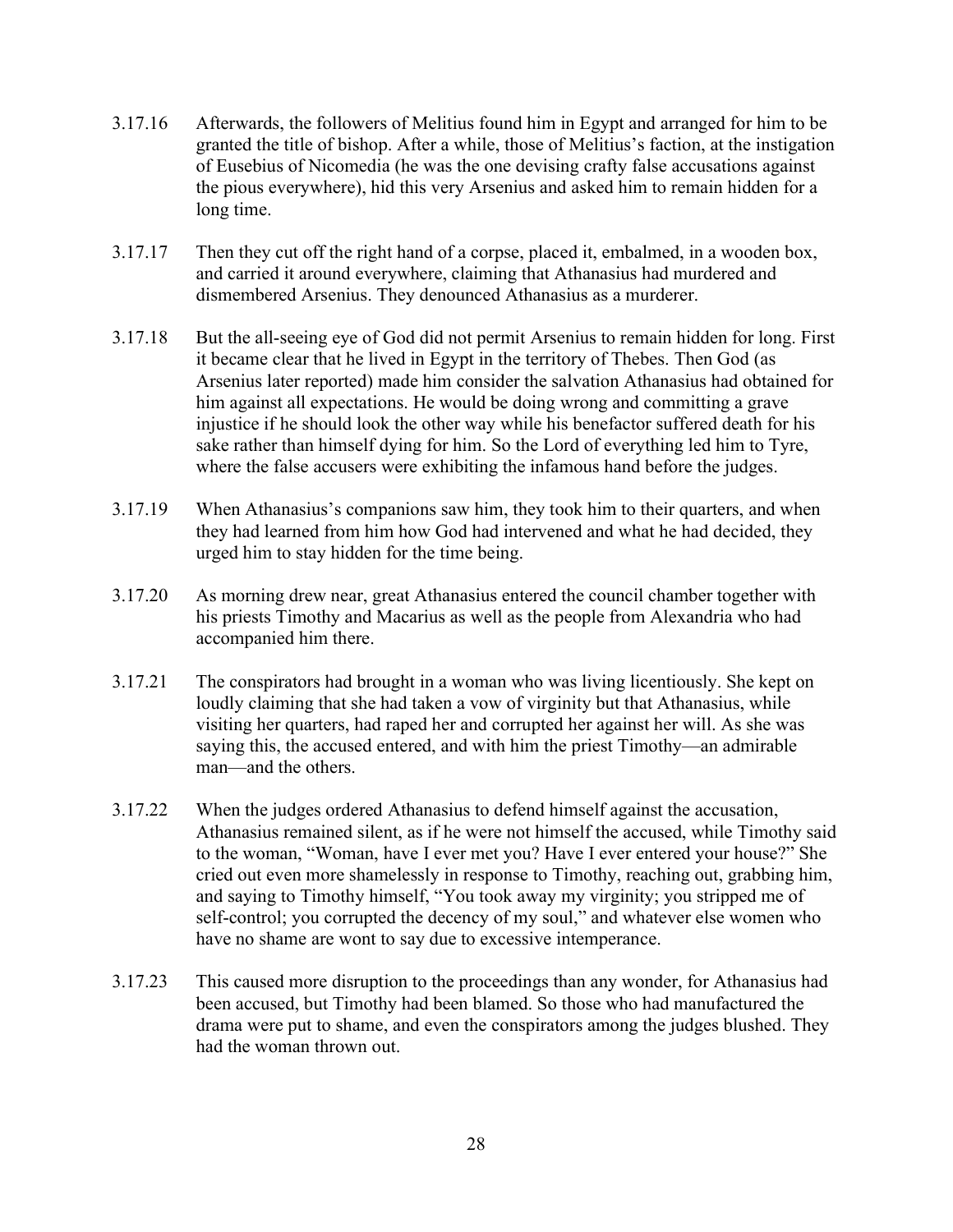- 3.17.24 Then godly Athanasius said that they should not send the woman away but should question her and find out who had caused this matter. But the false accusers cried out that there were other, more serious charges which could not be resolved by any skill or cleverness. "Sight, not hearing, will judge the evidence." Having said this, they presented that infamous box and uncovered the embalmed hand.
- 3.17.25 When those in the assembly saw, each one cried out: the conspirators of the false accusers said the atrocity was genuine; those who knew of the deception said Arsenius was still alive in hiding and laughed.
- 3.17.26 A great uproar filled the assembly. When with difficulty a brief silence was achieved, Athanasius, the accused, asked the judges whether any of them were acquainted with Arsenius. When many said that they knew the man well, Athanasius gave the command to bring him in.
- 3.17.27 So Arsenius came in and stood in the middle of the assembly. Athanasius again asked, "Is this Arsenius, the man whom I killed and whom these men mutilated after his slaughter by taking away his right hand?" Very many people in the council confirmed that he was Arsenius. Then godly Athanasius removed Arsenius's cloak and pointed to both of his hands—the right and the left. "Let no one look for another," he said, "for each of us humans receives two hands from the maker of all."
- 3.17.28 Though this was shown to be true by the judgment of God, who sees all, and though the accusers and their accomplices among the judges ought to have sunk down and prayed that the earth itself would swallow them up whole, they did the opposite. They filled the assembly with uproar and discord, calling Athanasius a wizard and saying that he was deceiving people's vision with magical trickery.
- 3.17.29 They rebelled against him and tried to rip apart and kill the champion of piety, moving even the earth itself, so to speak, and throwing dust into the air like those who once cried out against the divine apostle Paul, "Get rid of him at once, for he does not deserve to live."<sup>18</sup>
- 3.17.30 But those tasked by the emperor with preserving order prevented his murder. They spirited him away, victorious, and ensured his salvation by guiding him on board a ship. After boarding the ship, godly Athanasius hastened to the imperial court and thus escaped the hands of his would-be murderers.
- 3.17.31 These ones immediately sent to the Mareotes some like-minded bishops: Theognis of Nicaea, Maris of Chalcedon, Theodore of Heraclea in Thrace, Narcissus of Cilicia, Ursacius, and some other like-minded people. Their task was to draw up one-sided charges against Athanasius there. (The Mareotes, which is in Alexandria, is named for Lake Maria, which is nearby.)

<sup>18</sup> Cf. Acts 22:22.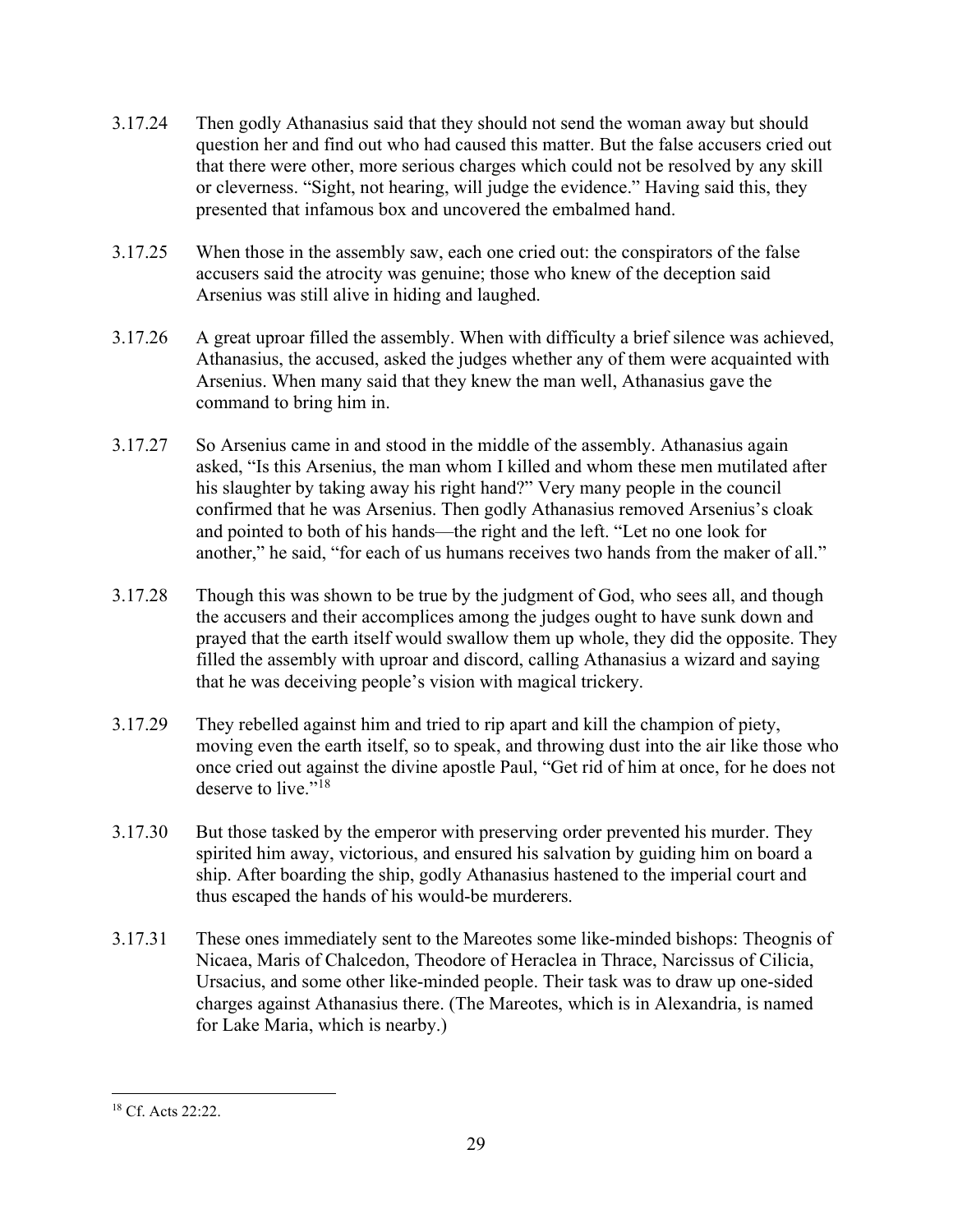- 3.17.32 They instructed them also to send the author of the evils, Arius, as quickly as possible to them at Aelia (that is, Jerusalem), to which they had set out from Tyre with the bishops at the council. For the emperor had ordered the entire council from Tyre to assemble afterwards in Jerusalem with all the bishops from everywhere, as I said before, to consecrate the temples he had built there.
- 3.17.33 He had also dispatched there some of the more loyal officials, distinguished in piety and faithfulness, with orders to lavishly furnish everyone with everything—not only bishops, priests, and their attendants, but also everyone in need who assembled from everywhere. An untold multitude from all parts of the East, so to speak, had flowed together there for the dedication of the new Jerusalem. The divine altar was adorned with imperial fabrics and golden treasures set with precious stones.
- 3.17.34 When impious Arius came to Aelia on the day of the dedication with much eagerness especially upon hearing that Athanasius was staying away from that festival, those of the same mind as him (I mean the followers of Eusebius of Nicomedia and Patrophilus of Scythopolis) joyfully received him.
- 3.17.35 Those belonging to the true faith, however, opposed Arius when they saw him and turned away from him as from something unclean. They drove him from the church and ordered that he be expelled from the council, with the understanding that he would stand trial at the council in Alexandria, in which, they had determined, he would also be convicted. This, it is said, was also in line with the order of our Christloving Emperor Constantine.
- 3.17.36 Once that corrupter had thus been removed and they had celebrated the festival in a most peaceful and splendid manner, the all-praiseworthy and most faithful emperor learned of the splendor and extravagance of the festal assembly and was filled with extreme joy. He greatly extolled the Lord of good things for having granted him this request also.
- 3.17.37 After the festival of dedication had so gloriously run its course, the majority of bishops returned to their own countries, especially those who had not attended the council in Tyre.
- 3.17.38 But those of the faction of Eusebius of Nicomedia, who along with him had accepted the disgrace of Arius, came up with Eusebius himself and the other bishops to Tyre. There they awaited the return of those like-minded to them from the Mareotes.
- 3.17.39 Meanwhile, Athanasius had arrived at the imperial court. He came before the pious, God-loving Emperor Constantine and explained to him all the intrigue undertaken against him. The kind, sympathetic Emperor Constantine was saddened in spirit at the plots against Athanasius and disturbed at the unjust judgment against him.
- 3.17.40 Especially because Athanasius begged him with tears to summon the accusers and the judges and to resume the trial before the pious emperor himself, the emperor sent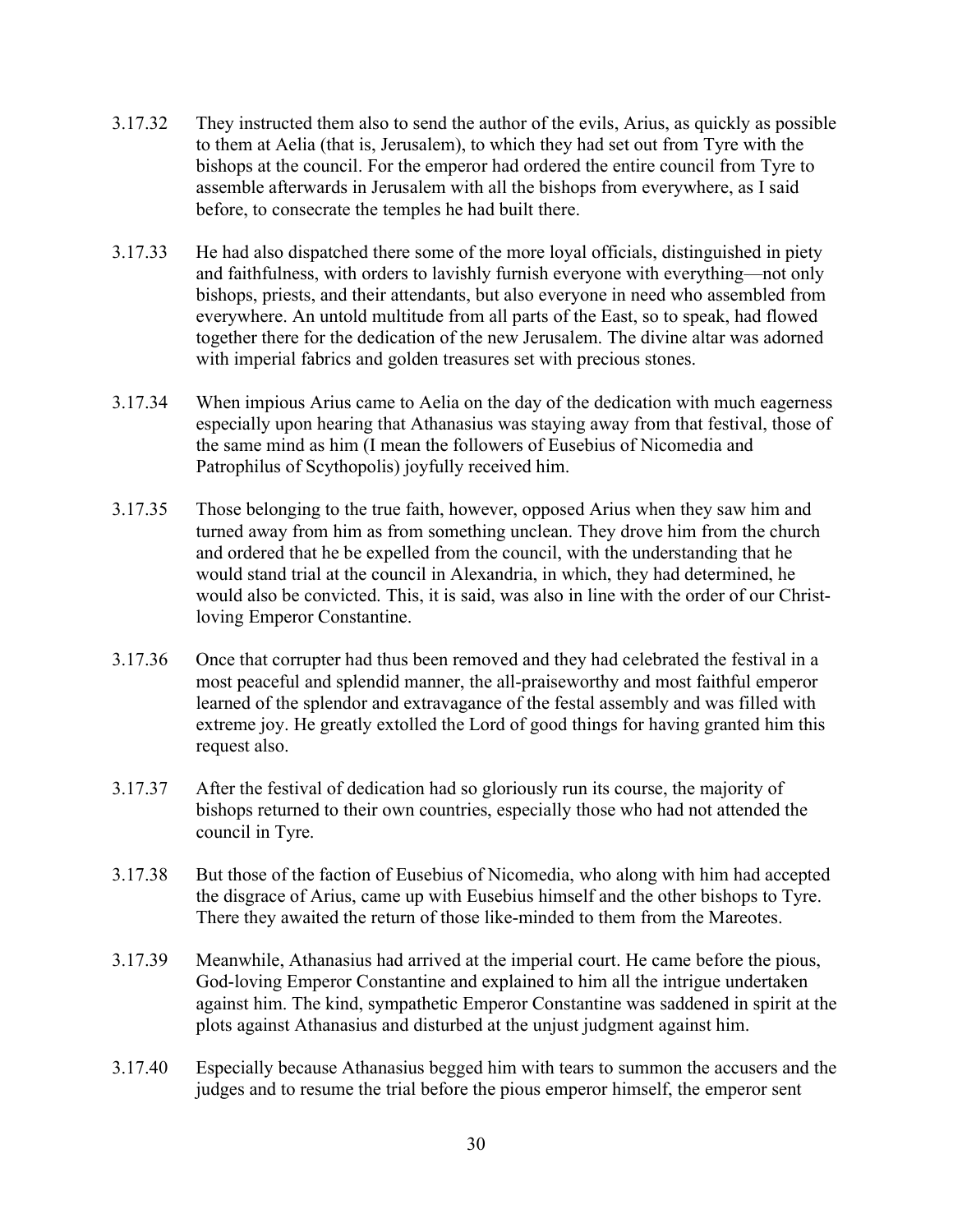letters to those in Tyre who had returned from Aelia to inform them that Athanasius was with him and to request that they come to Constantinople as quickly as possible. The letter reads as follows:<sup>19</sup>

- 3.18.1 "Victor Constantinus Maximus Augustus, to the bishops again assembled in Tyre. I on my part am unaware of the decisions your council has made with so much uproar and storming, but it seems that disorderly confusion has somehow distorted the truth. Clearly, on account of your mutual quarreling, which you do not want to be put to rest, you cannot see what is pleasing to God.
- 3.18.2 But let God's providence clearly reveal and scatter the awful mischief resulting from your rivalry, or rather your wicked struggling. Let him explicitly show to us whether you showed any concern for truth when you gathered there and whether you passed judgment with neither partiality nor hatred.
- 3.18.3 For this reason, I want you to quickly come to my piety so that you may yourselves present before me a precise account of your negotiations. You will learn from the following why I considered it right to write this to you and through this letter called you to myself.
- 3.18.4 Athanasius, the bishop of the church in Alexandria and disciple of divine law, is with me. When I was returning from a field camp to the city which bears our name, allblessed Constantinople, he met me in the middle of the thoroughfare together with some others, mourning and lamenting. He approached so suddenly as to give us cause for alarm.
- 3.18.5 God, who sees all, is my witness that I could not have recognized who he was by his appearance had not some of our companions upon our inquiry reported who he was and what injustice he had suffered at your hands. The man appeared so humbled and downcast to us that we felt inexpressible pity for him when we learned that he was Athanasius, whose holy countenance suffices to draw even the pagans to worship the God of all. Long ago certain wicked men, hostile to peace and harmony, surrounded him with weighty false accusations.
- 3.18.6 As a result even I myself, taken in by their crafty deception, would have sinned against the man had I not, moved by God's decree, ordered him at that time to come from Alexandria to the court of our clemency with haste.
- 3.18.7 So the man himself answered my reverence concerning the falsely constructed charges against him, defending himself before us. He refuted the lying accusations and was proved innocent in all of them, so we sent him off to his own country with the utmost honor, and he returned in peace to the orthodox people who were guided by him.

<sup>&</sup>lt;sup>19</sup> The following letter is also preserved in Athanasius, Apologia secunda contra Arianos 86; Socrates 1.34; Sozomen 2.28.2-12.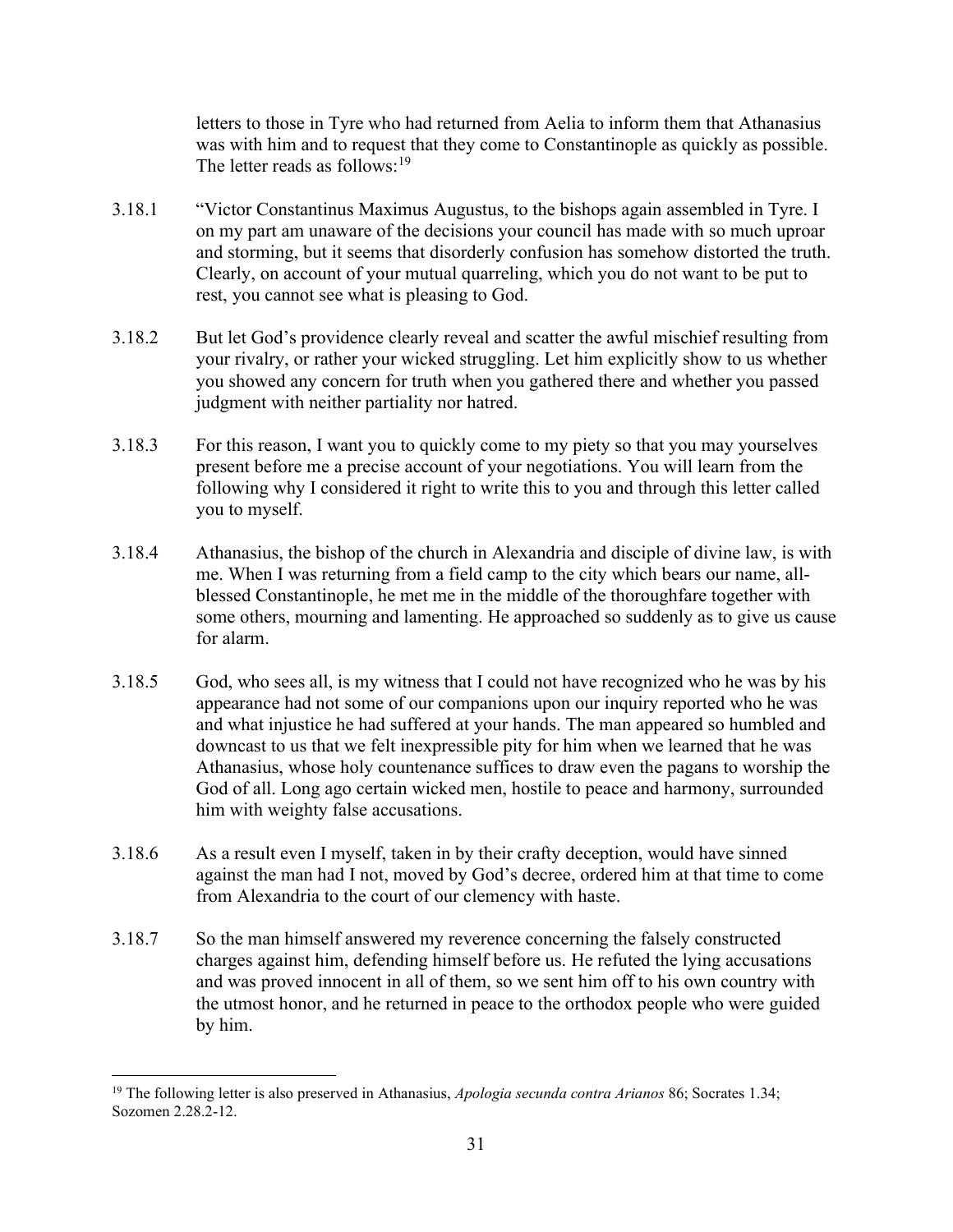- 3.18.8 Now he again cries out that these second accusations, worse than the former ones, have been boldly levelled against him. He asks nothing else from us with greater boldness than that you come to us, which he requested so that he might in your presence lament what he has had to suffer.
- 3.18.9 Because we found this reasonable and proper to the circumstances, I had this letter written to you in order that all you who attended the council in Tyre would immediately hasten to our court and demonstrate by the facts themselves that your judgment was spotless and incontrovertible, defending your judgments before me (you yourselves would not deny that I am truly a genuine servant of God).
- 3.18.10 For through my service to God there is peace everywhere, and even the most barbarous peoples, which until now have been ignorant of the truth, genuinely worship the name of God. And clearly he who is ignorant of the truth does not even know God. However, as just said, even the barbarians themselves, on account of me, the genuine servant of God, have now come to know God and have learned to worship him, whom they could perceive defending me and providing everywhere through the bare facts. For this reason they certainly also know God, whom they worship on account of their fear of us.
- 3.18.11 As for us, we who seem to put forward the holy mysteries of his goodwill (for I would not say we guard them) do nothing other than that which strives toward discord and hatred, and, to speak simply, toward the destruction of the human race.
- 3.18.12 So hurry to us as quickly as possible, as I said before, with the confidence that I will attempt with my every power to ensure that the law of God especially be kept without fault so that neither blame nor any bad repute will be able to cling to it, namely, when the enemies of the law of God have been scattered, utterly crushed, and completely destroyed.
- 3.18.13 Under the pretext of the holy name they utter all kinds of blasphemies so as to deceive simpler minds, desiring, so far as it is possible, to defile the purity of the catholic church, which our Savior keeps spotless, holy, and blameless, having purchased it with his saving, precious blood, as his divine, unbreakable laws declare."
- 3.18.14 This letter brought anguish to those in the council, especially the followers of Eusebius of Nicomedia. Their representatives in the Mareotes, who had signed off on lies as if they were true by compiling a one-sided investigative report against the great Athanasius before this imperial letter, met with the council of admirable bishops in Tyre.
- 3.18.15 But not all accepted that counterfeit report against Athanasius, full as it was of their abominable slanders. Therefore, most of them anxiously returned to their own places when they had learned the contents of the emperor's letter from their reading.